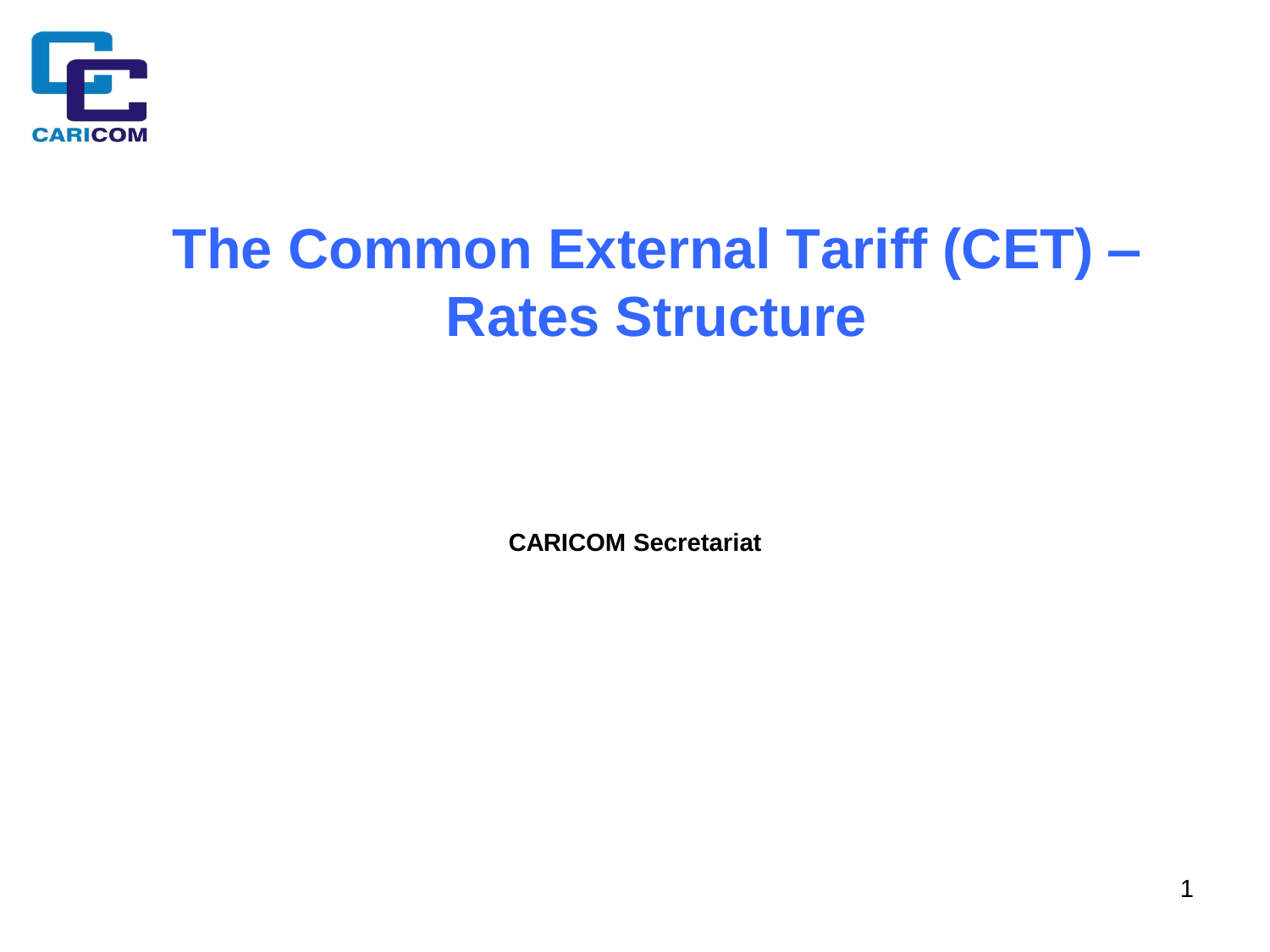

#### **Decision to reduce rates**

**The Conference of Heads of Government agreed that tariff rates applied by Member States will from 1 January 1993 be progressively reduced over a period of five years according to a timetable (See Table I).**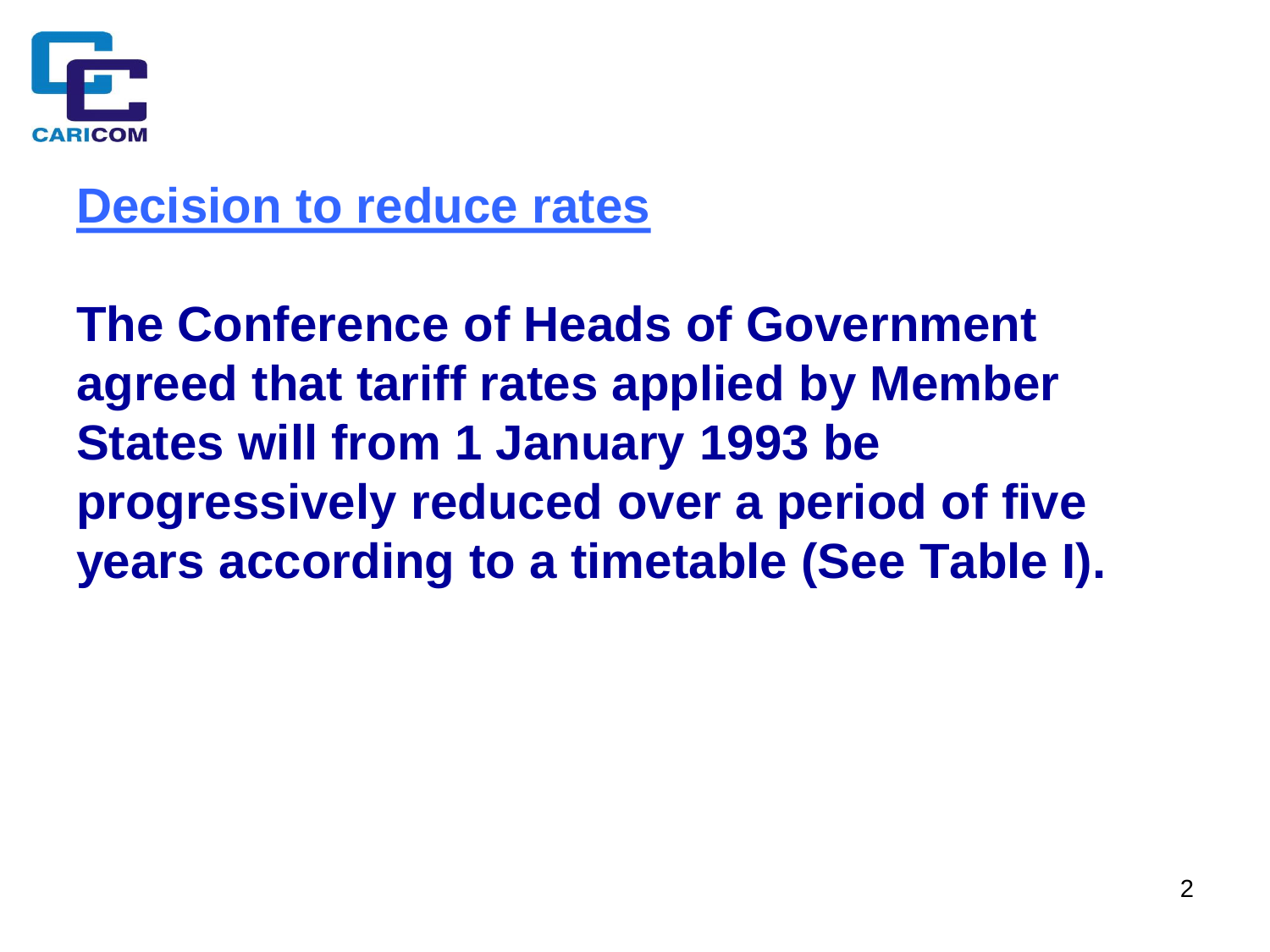

|                                                                   |                                                               | <b>RATE STRUCTURE</b> |                |  |  |  |
|-------------------------------------------------------------------|---------------------------------------------------------------|-----------------------|----------------|--|--|--|
| <b>Period of Application</b>                                      | <b>Period Allowed to Effect</b><br><b>Application</b>         | <b>MDC</b>            | <b>LDC</b>     |  |  |  |
| 1 <sup>st</sup> January 1993 to<br>31 <sup>st</sup> December 1994 | 1 <sup>st</sup> January 1993 to<br>30th June 1993             | 5% to 30/35%          | 0-5% to 30/35% |  |  |  |
| 1 <sup>st</sup> January 1995 to<br>31 <sup>st</sup> December 1996 | 1 <sup>st</sup> January 1995 to<br>30 <sup>th</sup> June 1995 | 5% to 25/30%          | 0-5% to 25/30% |  |  |  |
| 1 <sup>st</sup> January 1997 to<br>31 <sup>st</sup> December 1997 | 1 <sup>st</sup> January 1997 to<br>30th June 1997             | 5% to 20/25%          | 0-5% to 20/25% |  |  |  |
| 1 <sup>st</sup> January 1998<br><b>Onwards</b>                    | 1 <sup>st</sup> January 1998 to<br>30th June 1998             | 5% to 20%             | 0-5% to 20%    |  |  |  |
|                                                                   |                                                               |                       |                |  |  |  |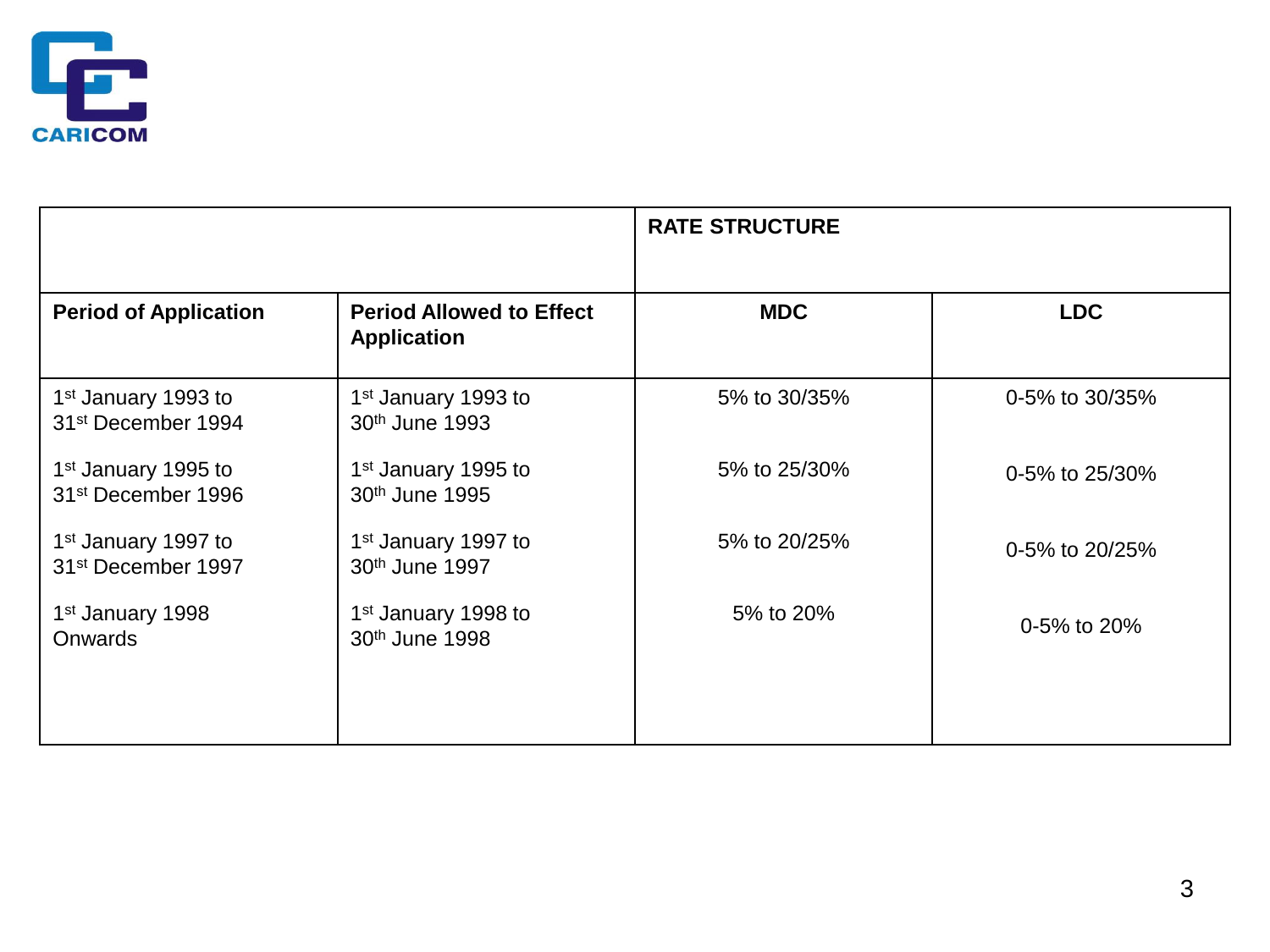

**The intention of the reduction was to achieve a minimum rate of 0-5% and a maximum rate of 20% in the CET to be applied from 1 January 1998.**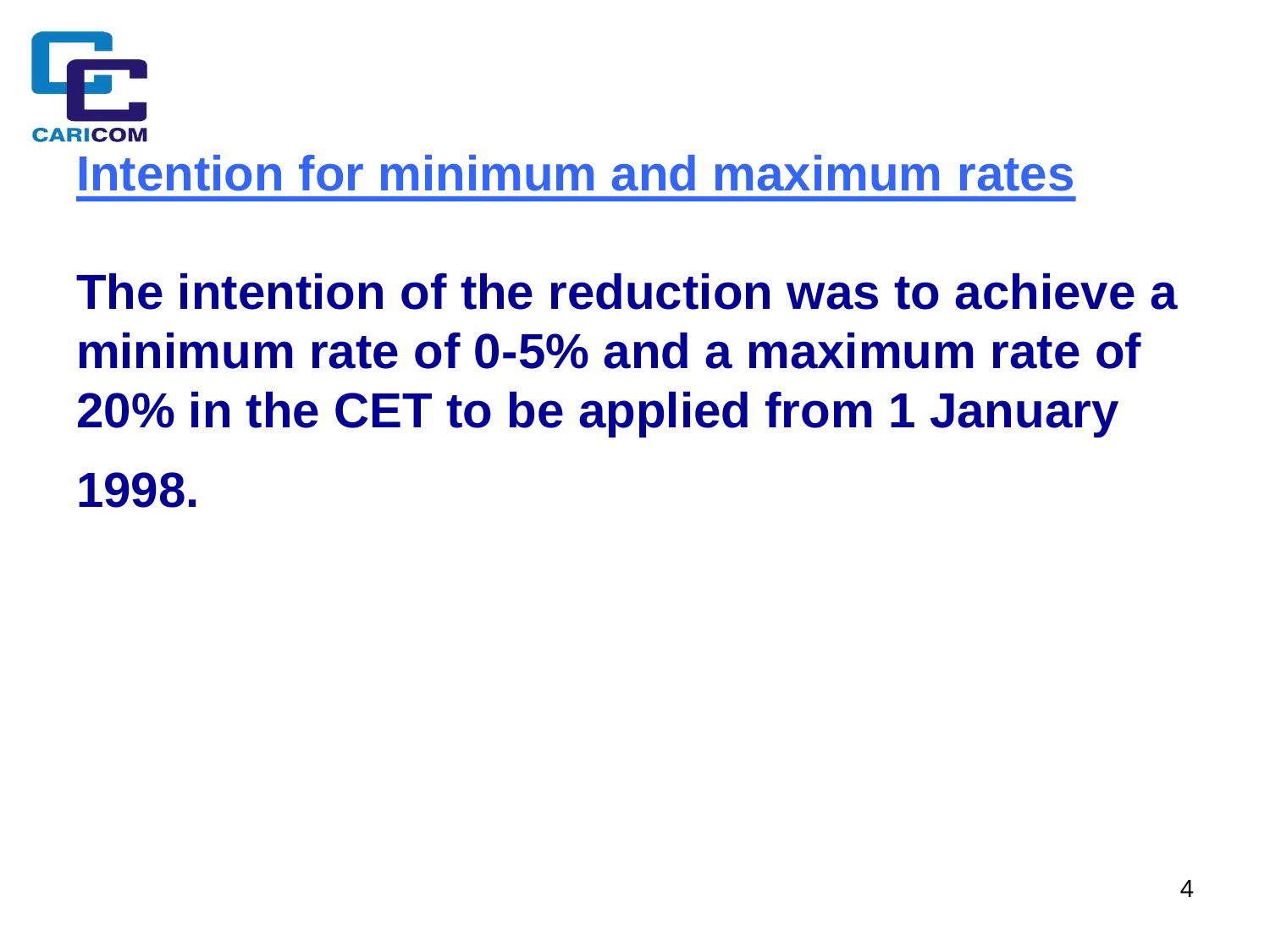

#### **Criteria used to establish the Rate Structure**

**A Working Group of experts appointed by the Conference of Heads developed a set of guidelines out of which eight principles were formulated as a basis for determining the rate structure of the CET.**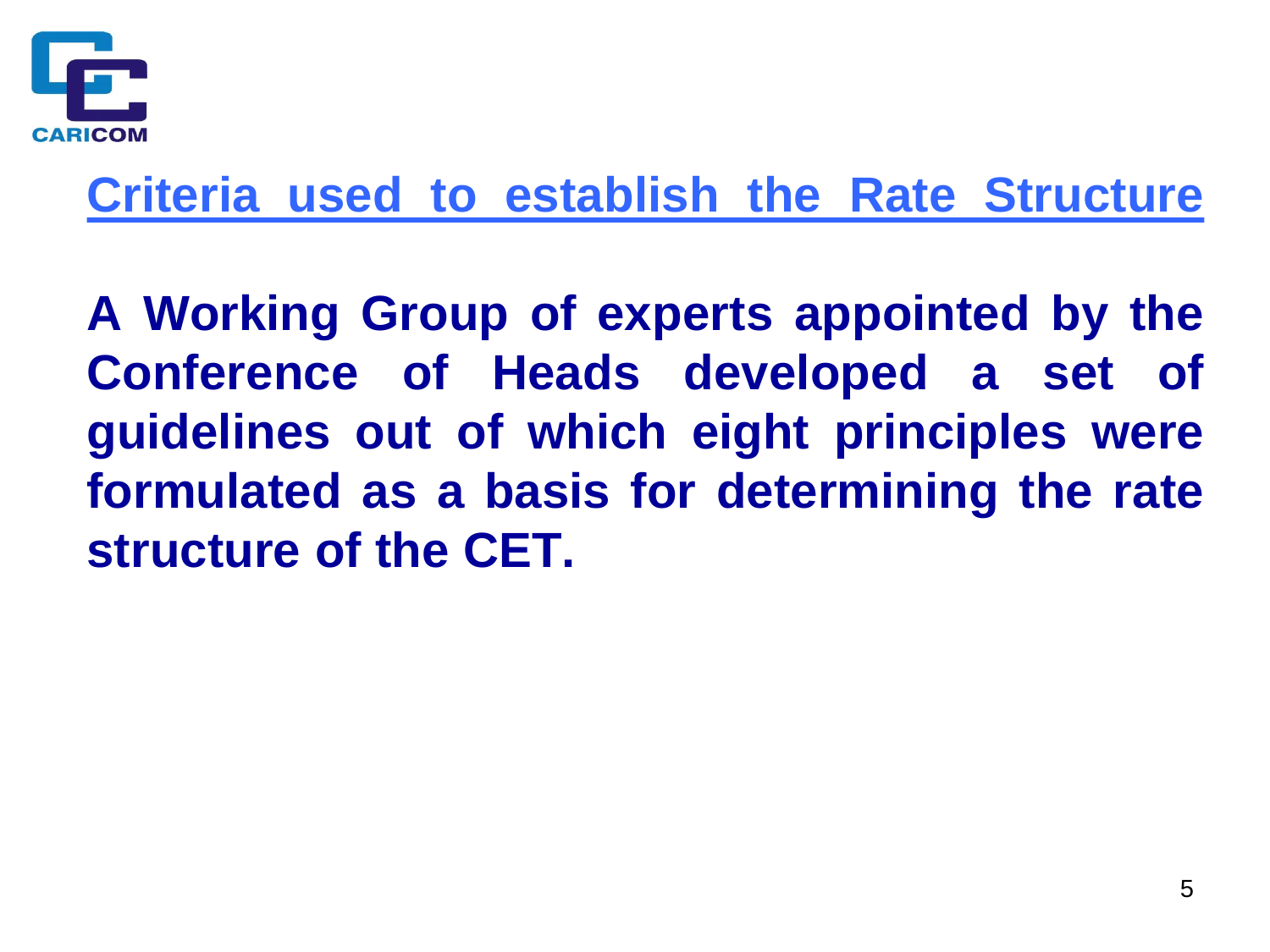

#### **Eight principles that determined the rate structure**

- **1. International competitiveness**
- **2. Government revenue**
- **3. Cost-of-living**
- **4. Efficient production for the regional market**
- **5. Removal of duty exemptions regime**
- **6. Commodity based tariff**
- **7. Simplification and transparency**
- **8. Special measures for less developed countries**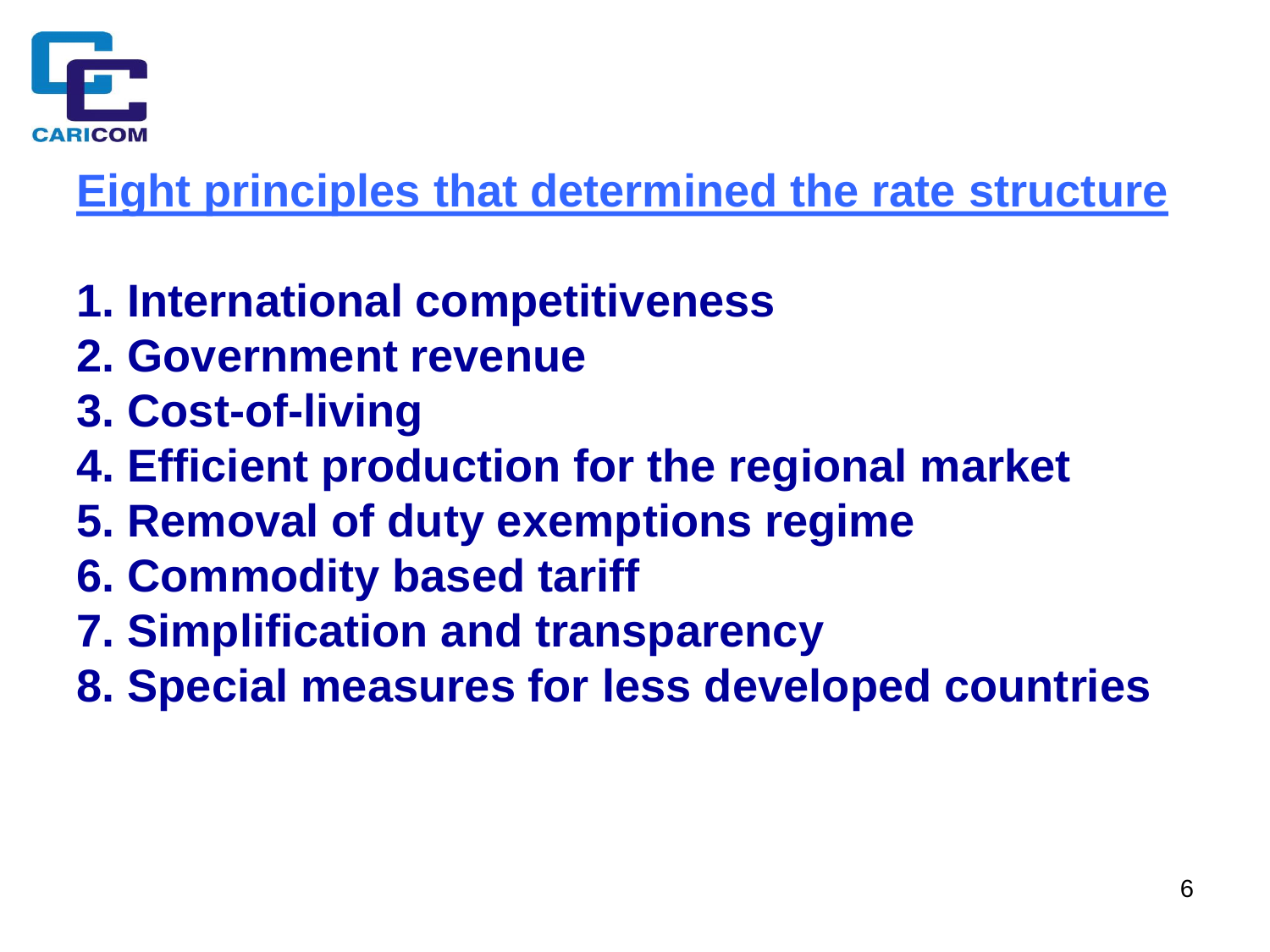

#### **Rates assigned to various categories**

**The rates which are assigned to the various categories of products during the various periods of implementation are set out at Table 2.**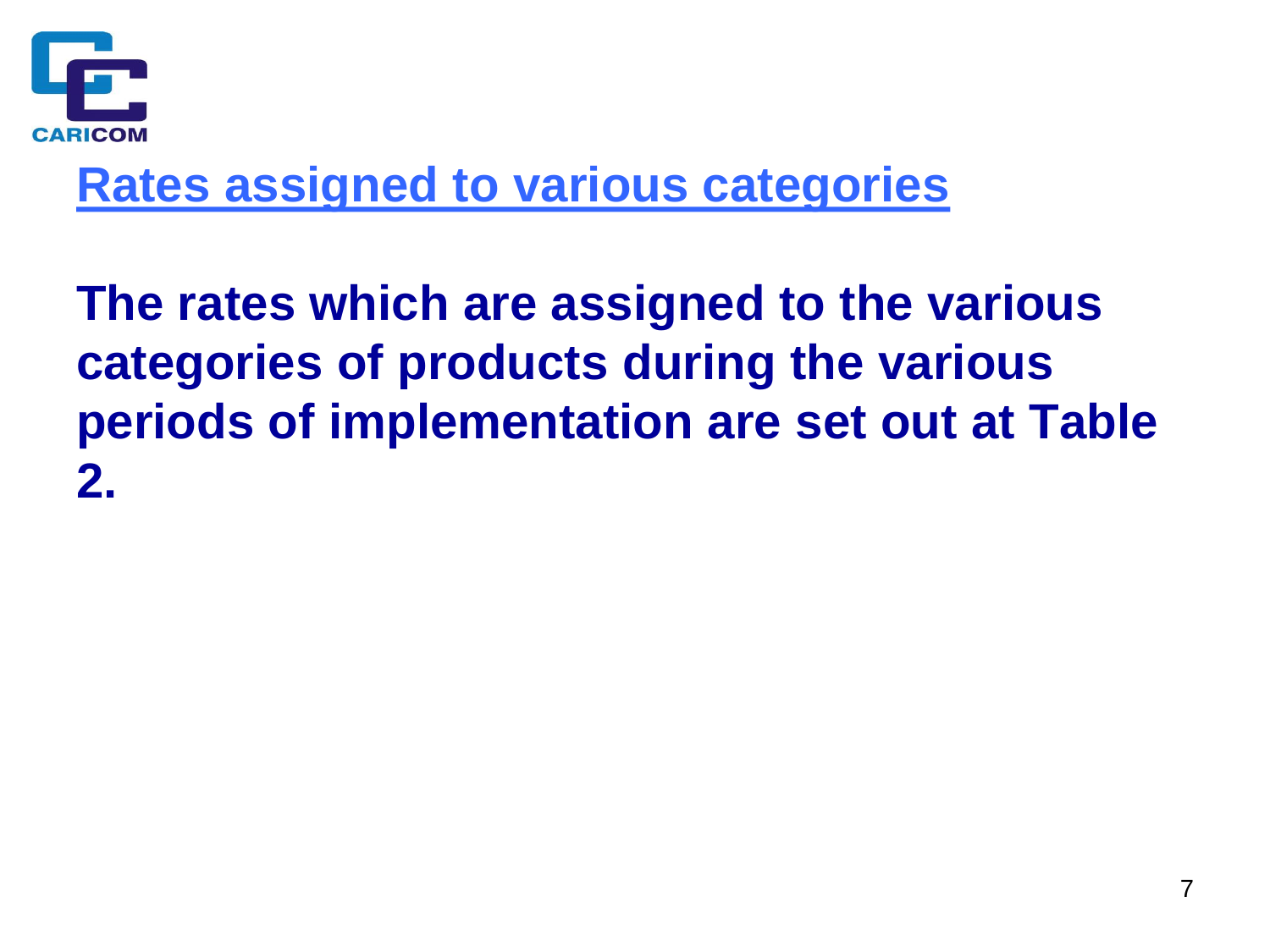

#### **RATE TREATMENT AND PERIOD OF APPLICATION**

**PRODUCT CATEGORY**

|                            | <b>COMPETING</b>        |                         |                       |                  | <b>NON-COMPETING</b>    |                       |                  |
|----------------------------|-------------------------|-------------------------|-----------------------|------------------|-------------------------|-----------------------|------------------|
|                            | $1.1.93$ to<br>31.12.94 | $1.1.95$ to<br>31.12.96 | 1.1.97 to<br>31.12.97 | From<br>31.12.98 | $1.1.93$ to<br>31.12.96 | 1.1.97 to<br>31.12.97 | From<br>31.12.98 |
| <b>INPUTS</b><br>- primary | 20%                     | 15%                     | 10%                   | 10%              | 5%                      | 5%                    | 5%               |
| - intermediate             | 25%                     | 20%                     | 15%                   | 15%              | 5%                      | 5%                    | 5%               |
| - capital                  | 20%                     | 15%                     | 10%                   | 10%              | 5%                      | 5%                    | 5%               |
| <b>FINAL GOODS</b>         | 30/35%                  | 25/30%                  | 20/25%                | 20%              | 25%                     | 20/25%                | 20%              |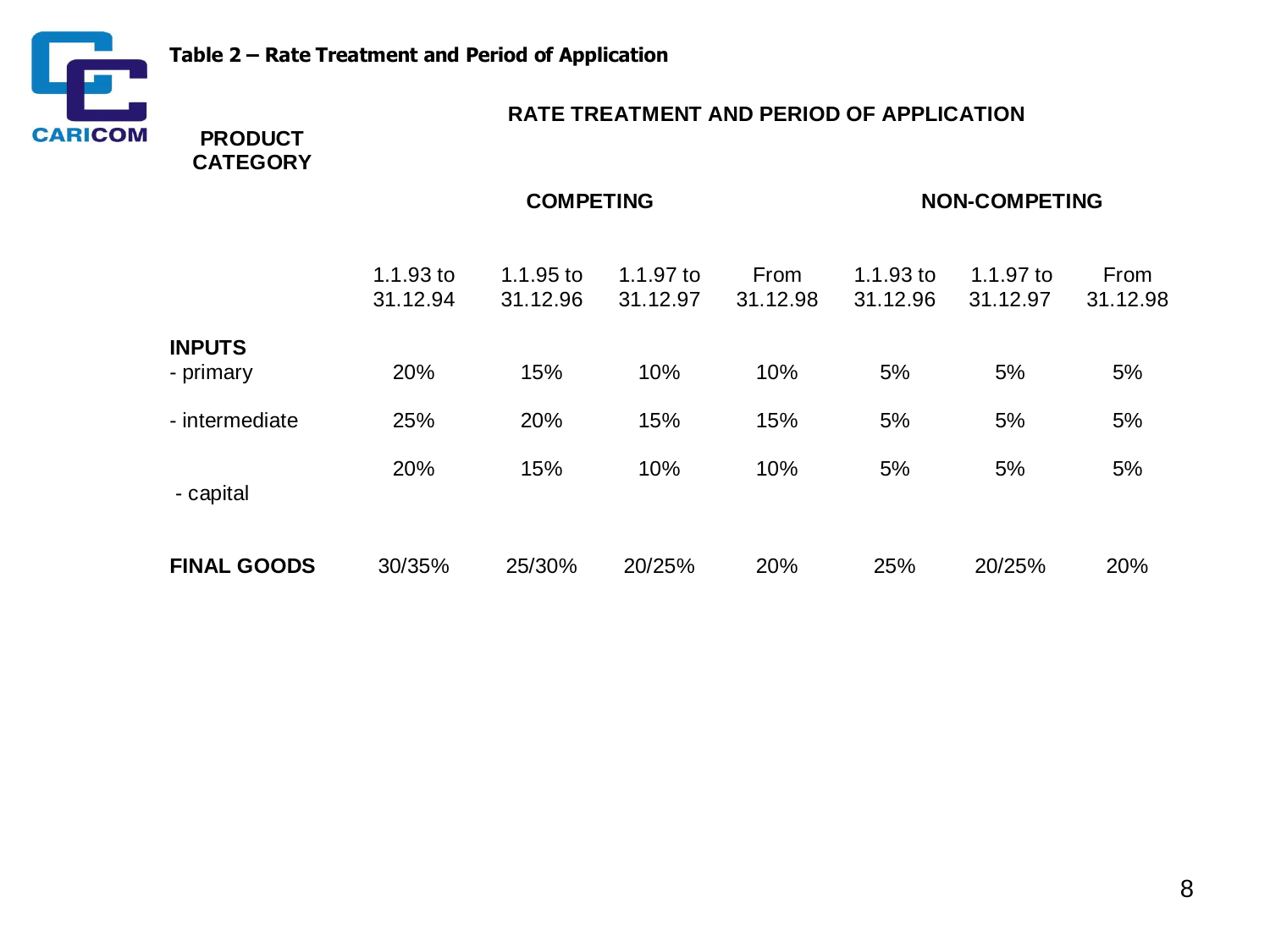

**Rates on competing and non-competing inputs**

**The rates which are assigned to the various categories under the CET on competing and**

**non-competing inputs are set out at Table 3.**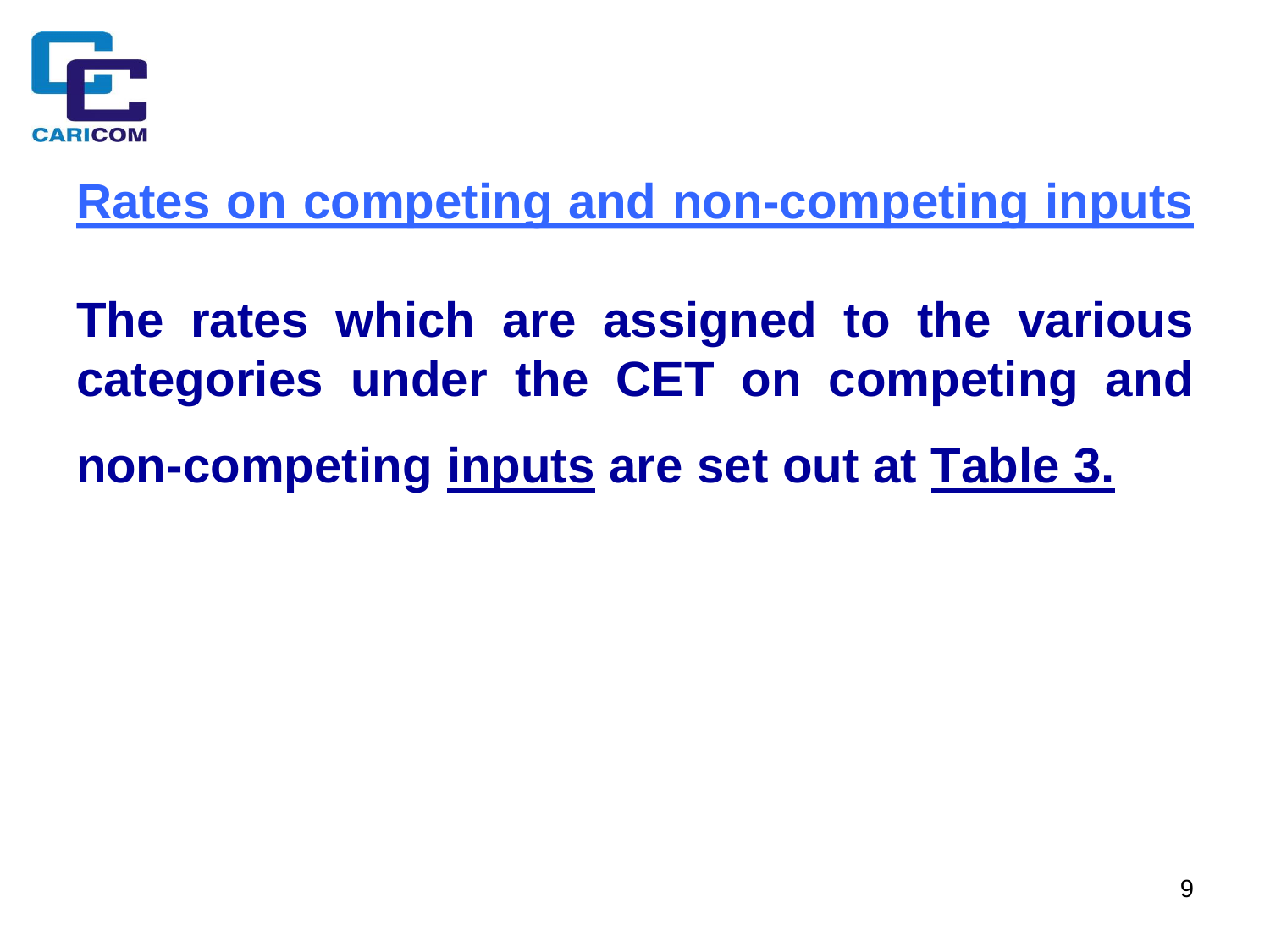#### **Table 3 – CET Treatment of Inputs**

| <b>PRODUCT</b>  | <b>RATE TREATMENT WITH EXAMPLES</b> |                       |                       |                      |                                                                                        |                           |                                                                                                                                     |  |
|-----------------|-------------------------------------|-----------------------|-----------------------|----------------------|----------------------------------------------------------------------------------------|---------------------------|-------------------------------------------------------------------------------------------------------------------------------------|--|
| <b>CATEGORY</b> |                                     |                       | <b>COMPETING</b>      | <b>NON-COMPETING</b> |                                                                                        |                           |                                                                                                                                     |  |
|                 | $1.1.93$ to<br>31.12.94             | 1.1.95 to<br>31.12.96 | 1.1.97 to<br>31.12.97 | From<br>1.1.98       | Examples                                                                               | From<br>1.1.93<br>onwards | Examples                                                                                                                            |  |
| <b>INPUTS</b>   |                                     |                       |                       |                      |                                                                                        |                           |                                                                                                                                     |  |
| Primary         | 20%                                 | 15%                   | 10%                   | 10%                  | Limestone, certain<br>species of wood.                                                 | 5%<br>(LDC 0-5%)          | Human hair, Tonka<br>beans, gum resins,<br>certain ores, hides and<br>skins, cork                                                   |  |
| Intermediate    | 25%                                 | 20%                   | 15%                   | 15%                  | Tapioca, mustard<br>flour, paints,<br>cartoons and<br>boxes of paper or<br>paperboard. | 5%<br>(LDC 0-5%)          | Laundry blue, tyres for<br>retreading, certain paper<br>products, textile yarns<br>and fabrics, certain iron<br>and steel products. |  |
| Capital         | 20%                                 | 15%                   | 10%                   | 10%                  | Grooved rollers,<br>trash plates for<br>sugar<br>manufacture, office<br>furniture.     | 5%<br>(LDC 0-5%)          | Machinery and<br>mechanical appliances.                                                                                             |  |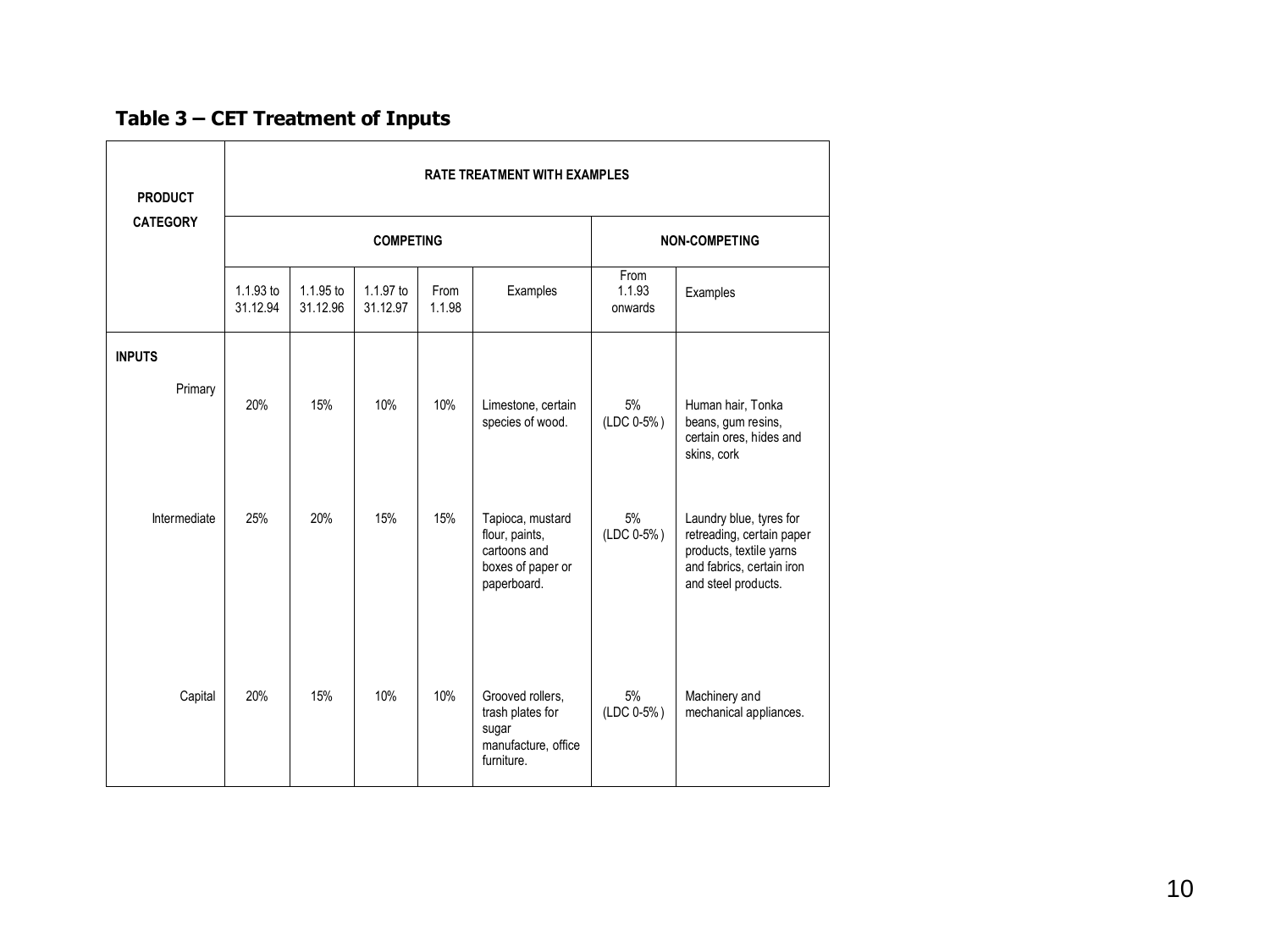

#### **Rates on competing and non-competing inputs**

**The rates which are assigned to the various categories under the CET on competing and non-competing final goods are set out at Table 4.**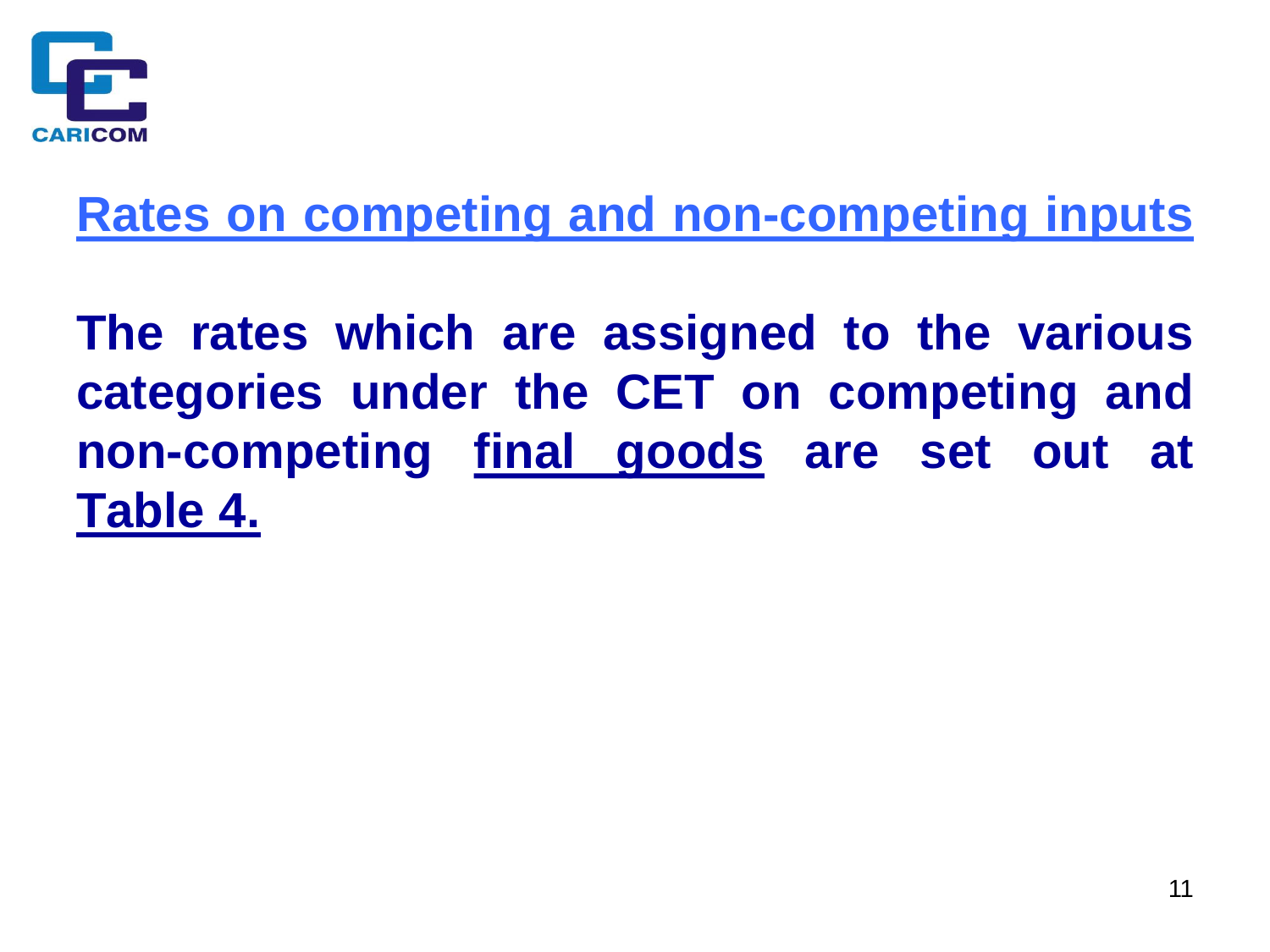

#### **Table 4 – CET Treatment of Final Goods**

| <b>RATE TREATMENT WITH EXAMPLES</b>            |                         |                       |                       |  |                |                                                                                                                                |
|------------------------------------------------|-------------------------|-----------------------|-----------------------|--|----------------|--------------------------------------------------------------------------------------------------------------------------------|
| <b>CATEGORY</b>                                | <b>RATES</b>            |                       |                       |  |                | <b>EXAMPLES</b>                                                                                                                |
| <b>COMPETING</b><br><b>FINAL GOODS</b>         | $1.1.93$ to<br>31.12.94 | 1.1.95 to<br>31.12.96 | 1.1.97 to<br>31.12.97 |  | From<br>1.1.98 | toothpaste,<br>Shampoos,<br>radio<br>and<br>garments,<br>television<br>receivers,<br>cleaners,<br>floor<br>vacuum<br>polishers |
|                                                | 30/35%                  | 25/30%                | 20/25%                |  | 20%            |                                                                                                                                |
| <b>CATEGORY</b>                                | <b>RATES</b>            |                       |                       |  |                | <b>EXAMPLES</b>                                                                                                                |
| NON-<br><b>COMPETING</b><br><b>FINAL GOODS</b> | 25%                     | 20/25%                |                       |  | 20%            | Table glassware,<br>paper<br>knives,<br>letters openers,<br>floor coverings, vacuum<br>cleaners, floor polishers.              |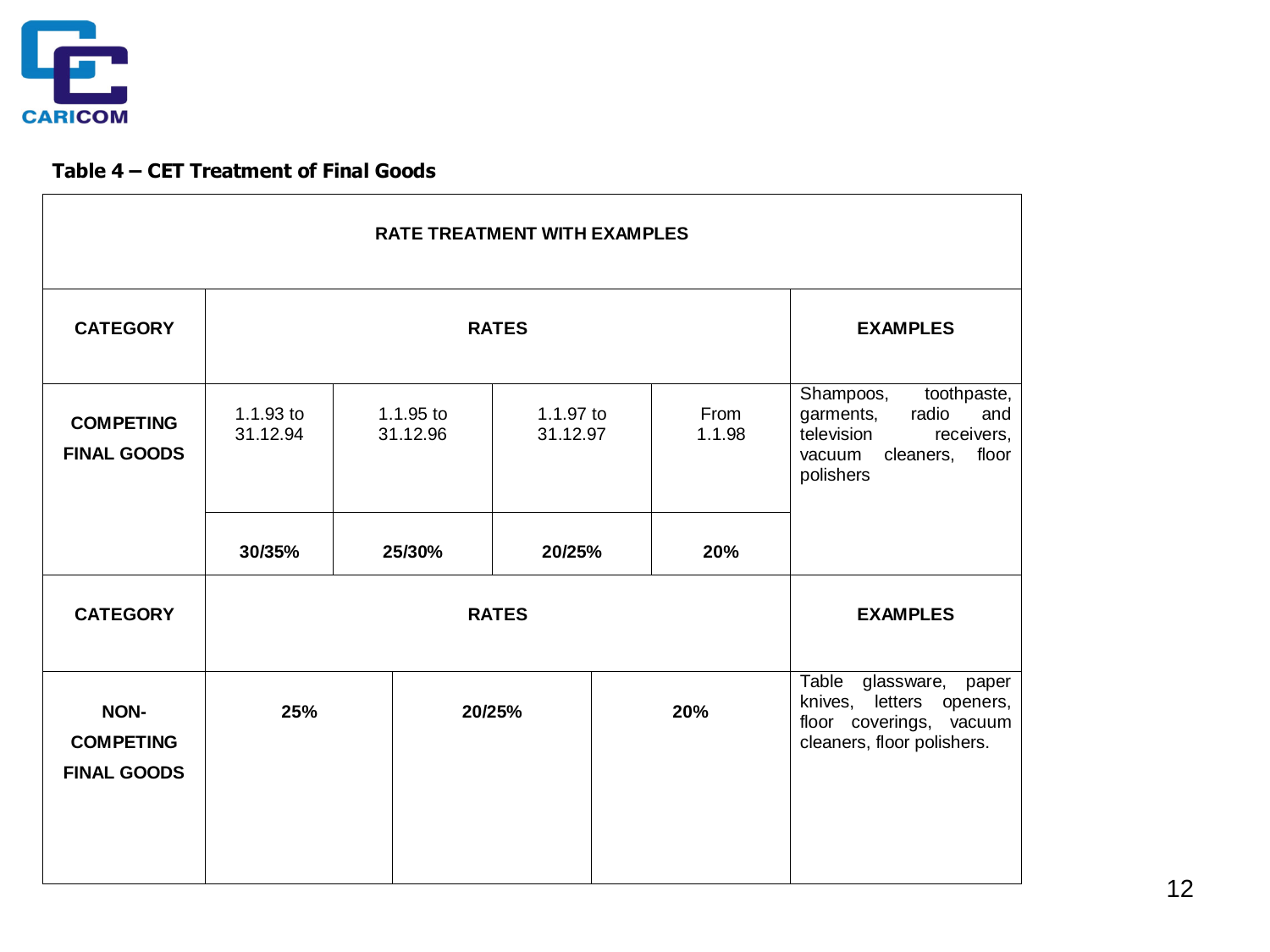

#### **Items Accorded Special Treatment**

**A range of items falling within the input and final goods categories are given special treatment in the assigning of special rates (See Table 5).**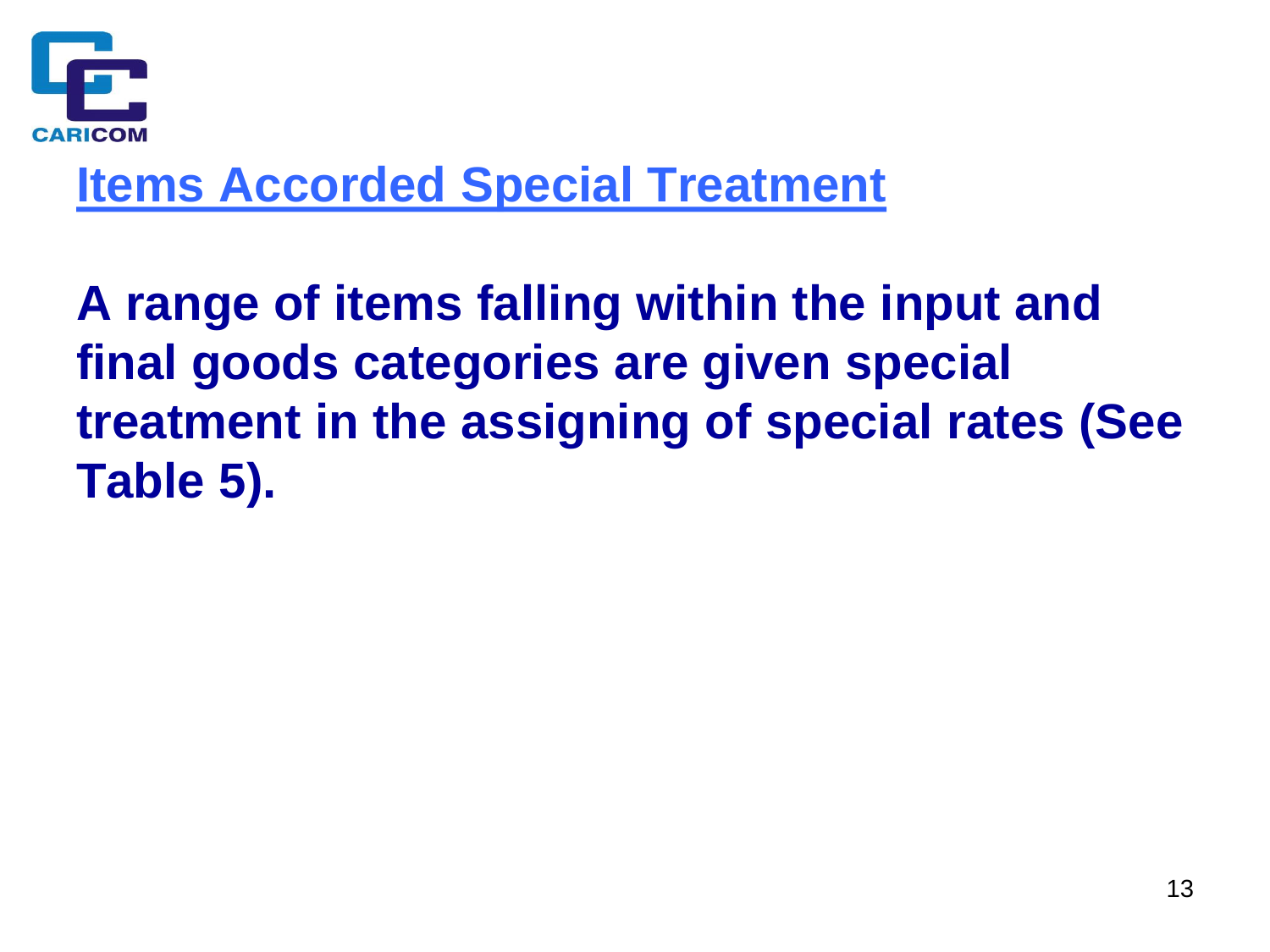

#### **Table 5 – Items accorded special treatment**

#### **Articles qui ont été accordés un traitement spécial**

| <b>Item</b>                                    | <b>Article</b>                                 | <b>Rate/Taux</b> |
|------------------------------------------------|------------------------------------------------|------------------|
| Selected<br>$exports -$<br>natural<br>asphalt, | sélectionnées,<br>Exportations<br>asphalte     | 20%              |
| methanol, urea, plywood and certain non-       | naturelle, méthanol, urée, plywood et certains |                  |
| alloy steel products                           | produits en acier non alliées                  |                  |
| Agricultural and agricultural inputs           | Entrées agricoles                              | 40%              |
| Safety                                         | Sécurité                                       | Zero             |
| Cost-of-living                                 | Coût de la vie                                 | 20%              |
| Socio-economic/cultural                        | Socio-Economique et culturel                   | $0 - 20%$        |
| Rice                                           | <b>Riz</b>                                     | 25%              |
| Sugar (raw, refined and icing)                 | Sucre (brut, raffinée, glacée)                 | 40%, 40% and 20% |
|                                                |                                                | respectively     |
| <b>Citrus</b>                                  | agrumes                                        | 40%              |
| Plastic bags                                   | Sacs en plastique                              | 25%              |
| Unprinted paper bags                           | Sacs en papier non imprimés                    | 25%              |
| Glass bottles for soft drinks, beer, wine,     | Bouteilles de verres pour boissons non         | 25%              |
| spirits                                        | alcoolisés, bière, vin, spirits                |                  |
| Crown corks and bottle caps                    | Capsules de bouteilles                         | 25%              |
| All other types of packaging material          | Tous autres types de matériels d'emballage     | 5%               |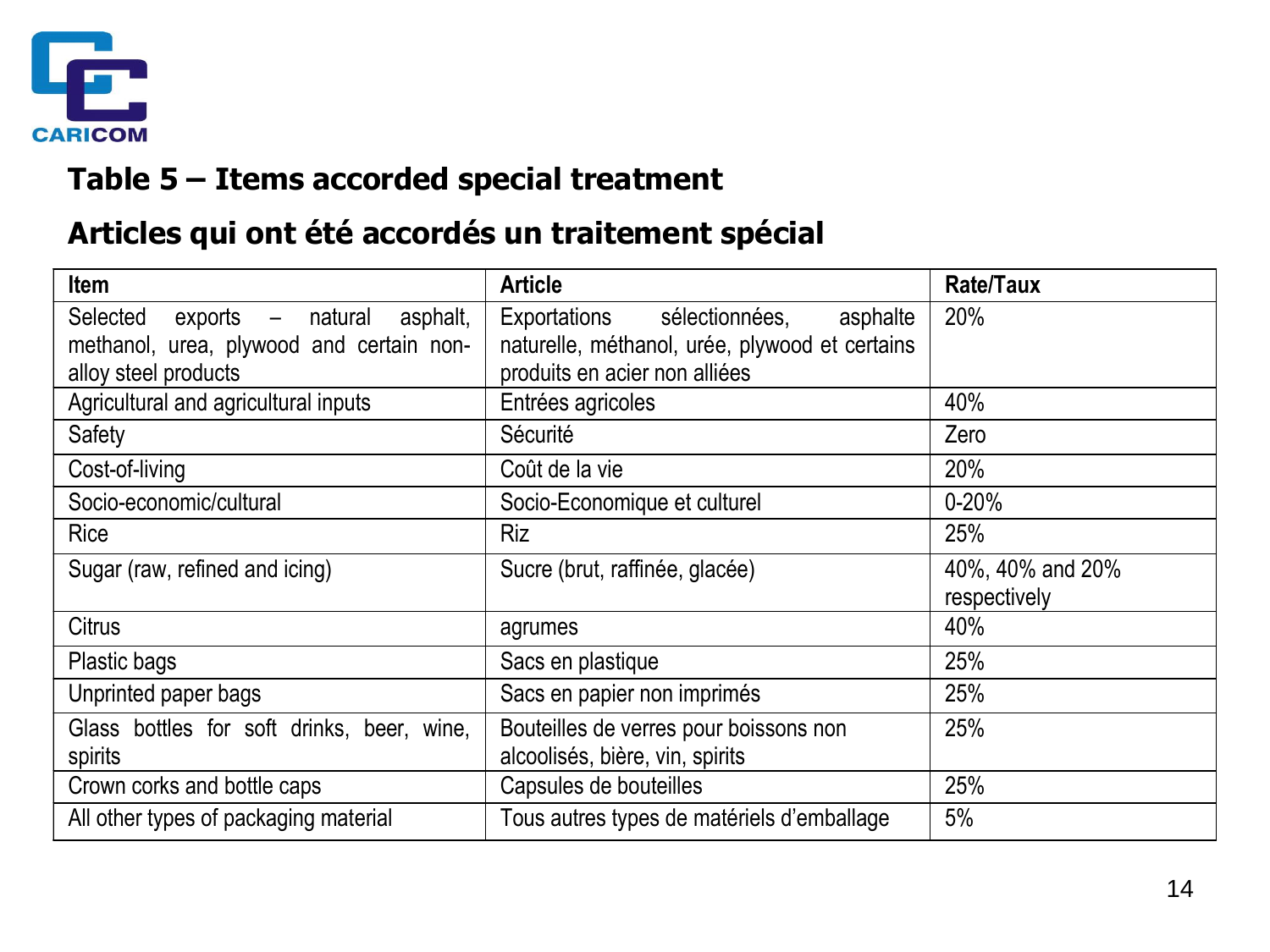

# **GOODS ELIGIBLE FOR DUTY EXEMPTIONS**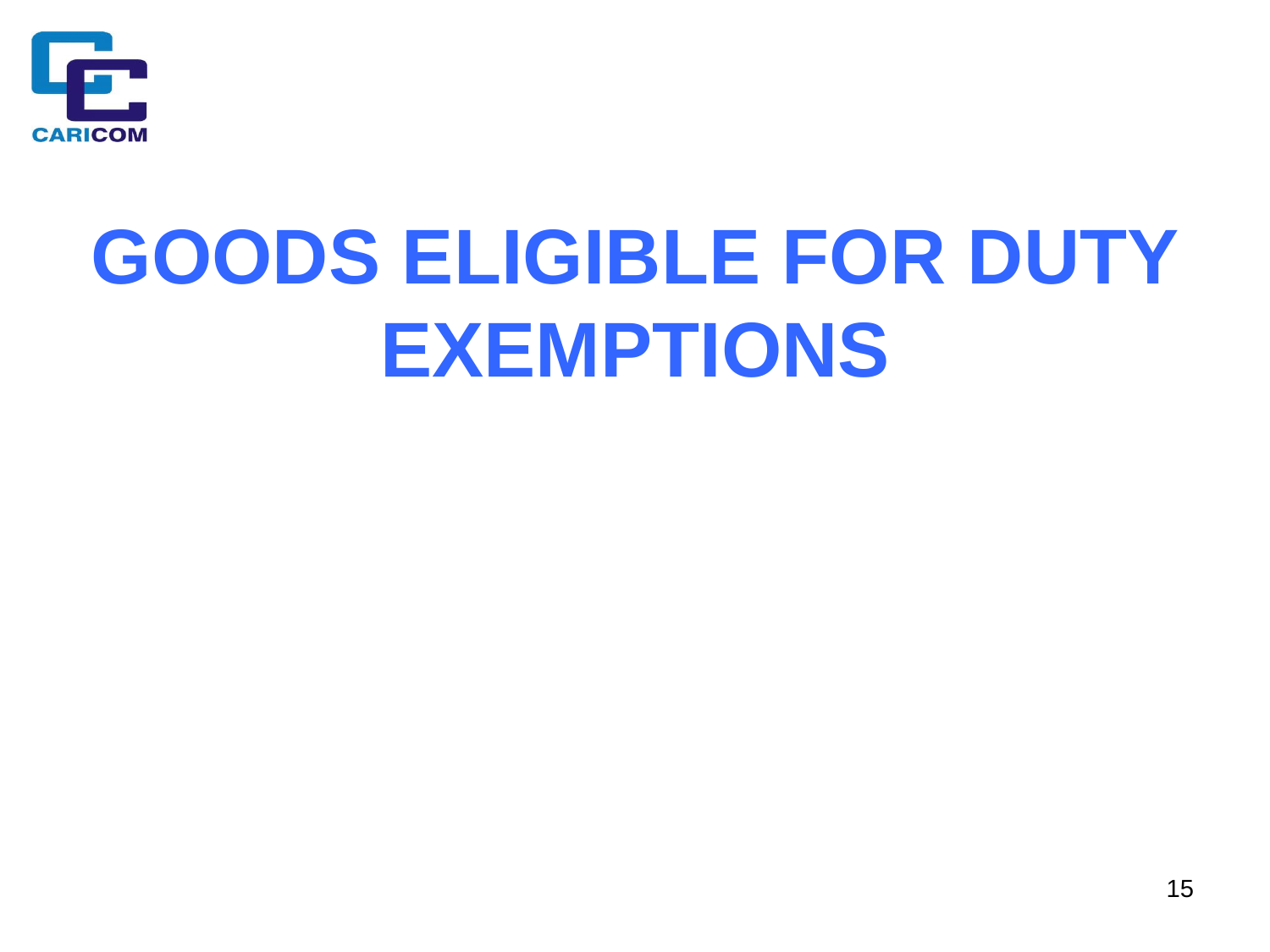

#### **Grant of Exemptions**

**Integral to the CET regime is an arrangement which enables the grant of exemptions from the duties ordinarily payable where goods are imported from outside the single market and are to be used for certain approved purposes or by approved individuals or organizations.**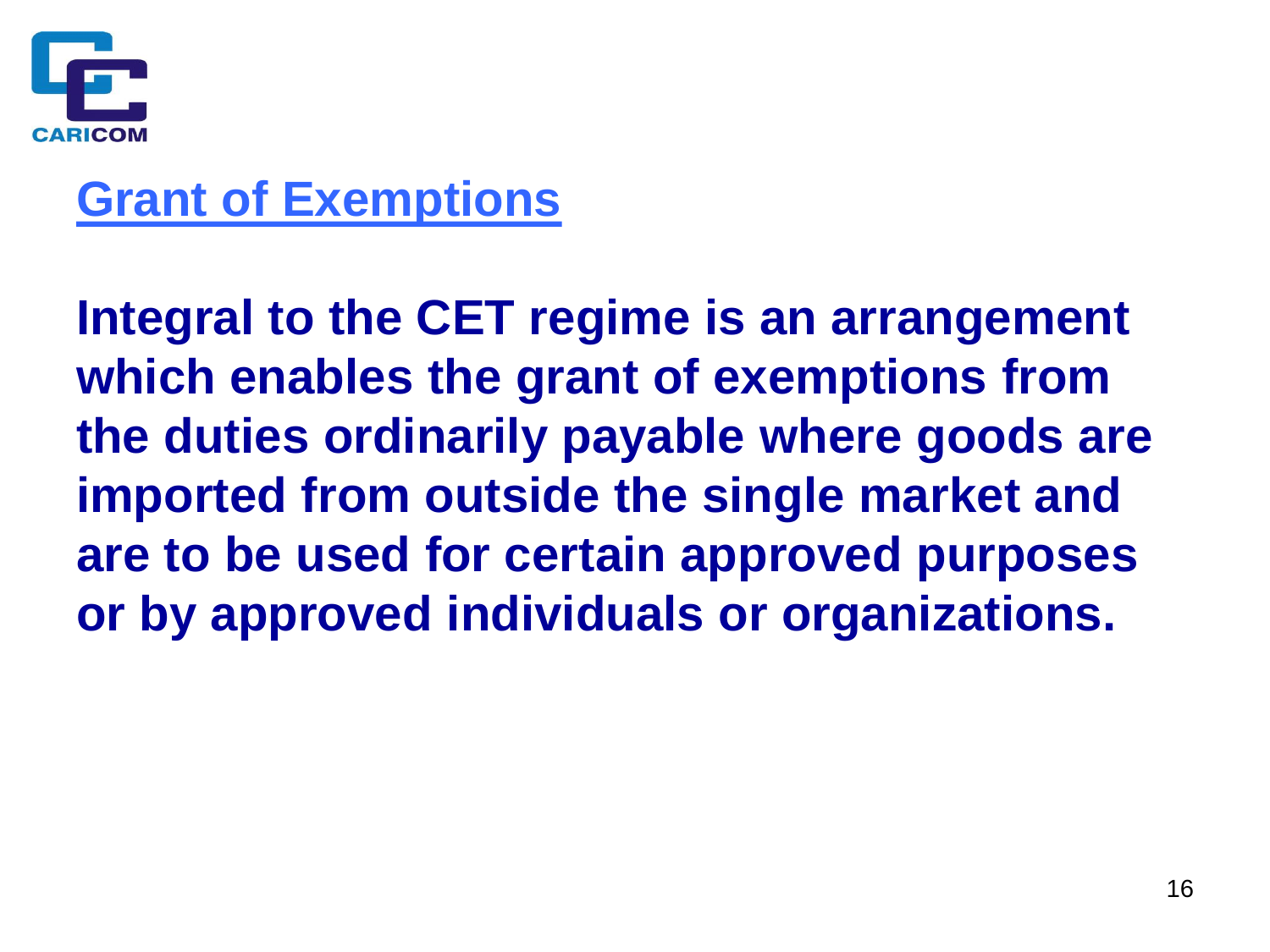

### **List of Conditional Duty Exemptions**

**'The List of Conditional Duty Exemptions', regime ensures uniformity in the application across the single market of the duty exemption arrangements. The operation of the regime is also guided by a set of uniform rules.**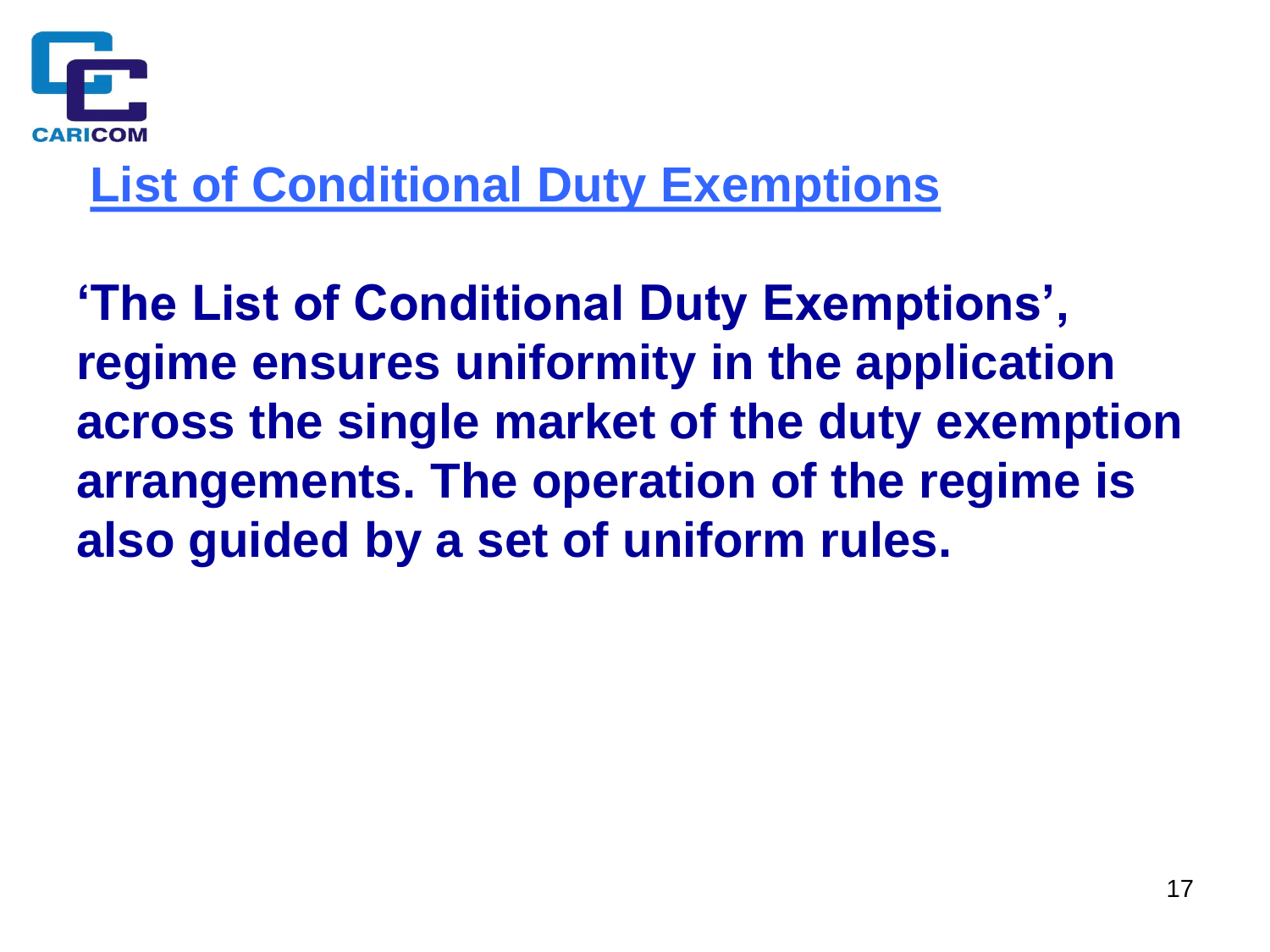

### **Eligibility**

**Under this arrangement only those imports from outside of the single market which are intended for use in the following specific circumstances would be eligible for duty exemption.**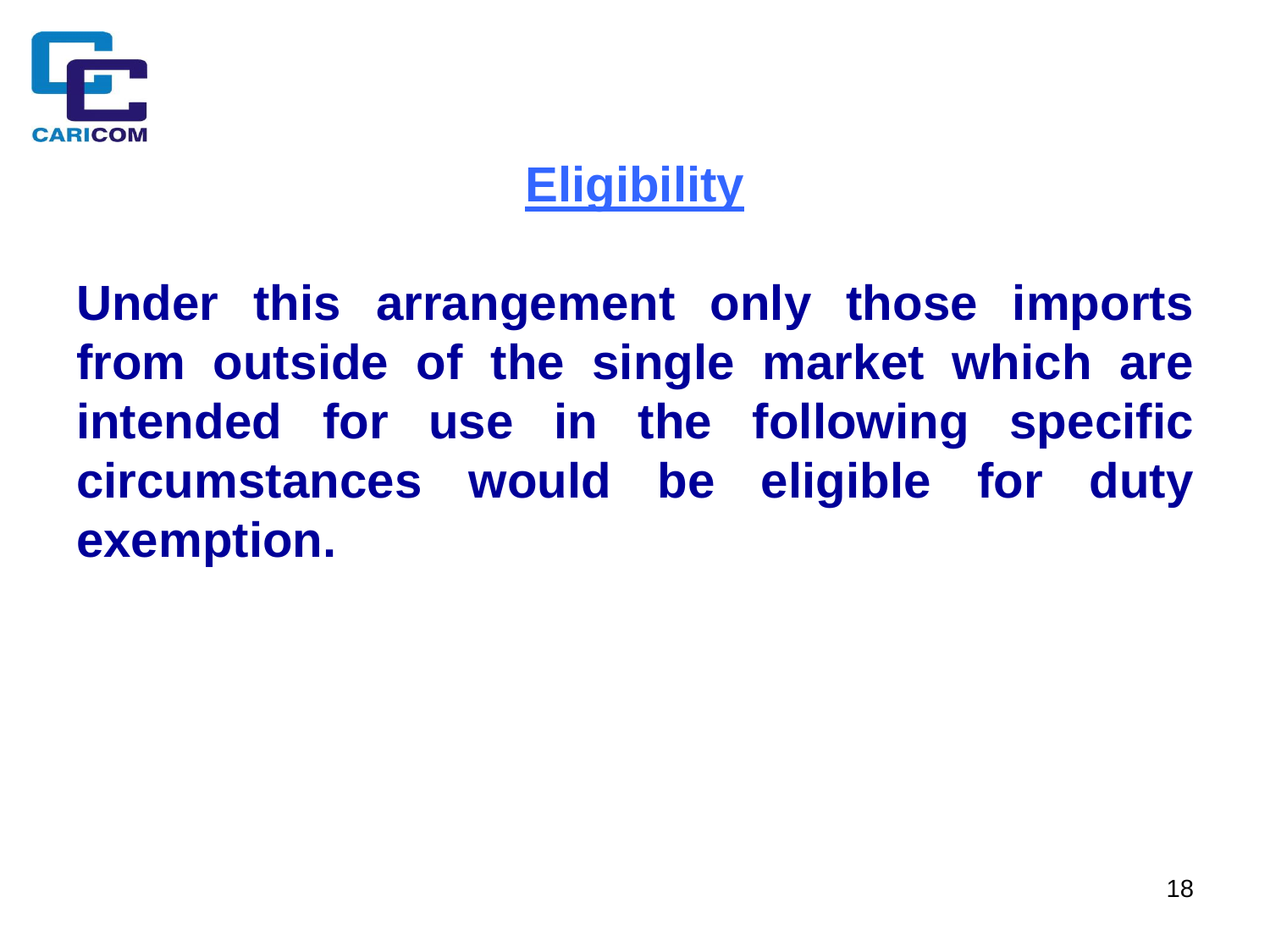

### **Goods eligible for duty exemption**

- **For industry, agriculture, fisheries, forestry and mining;**
- **For purposes connected with tourism;**
- **For shipping;**
- **For approved purposes connected with aircraft;**
- **For education and cultural purposes; For health**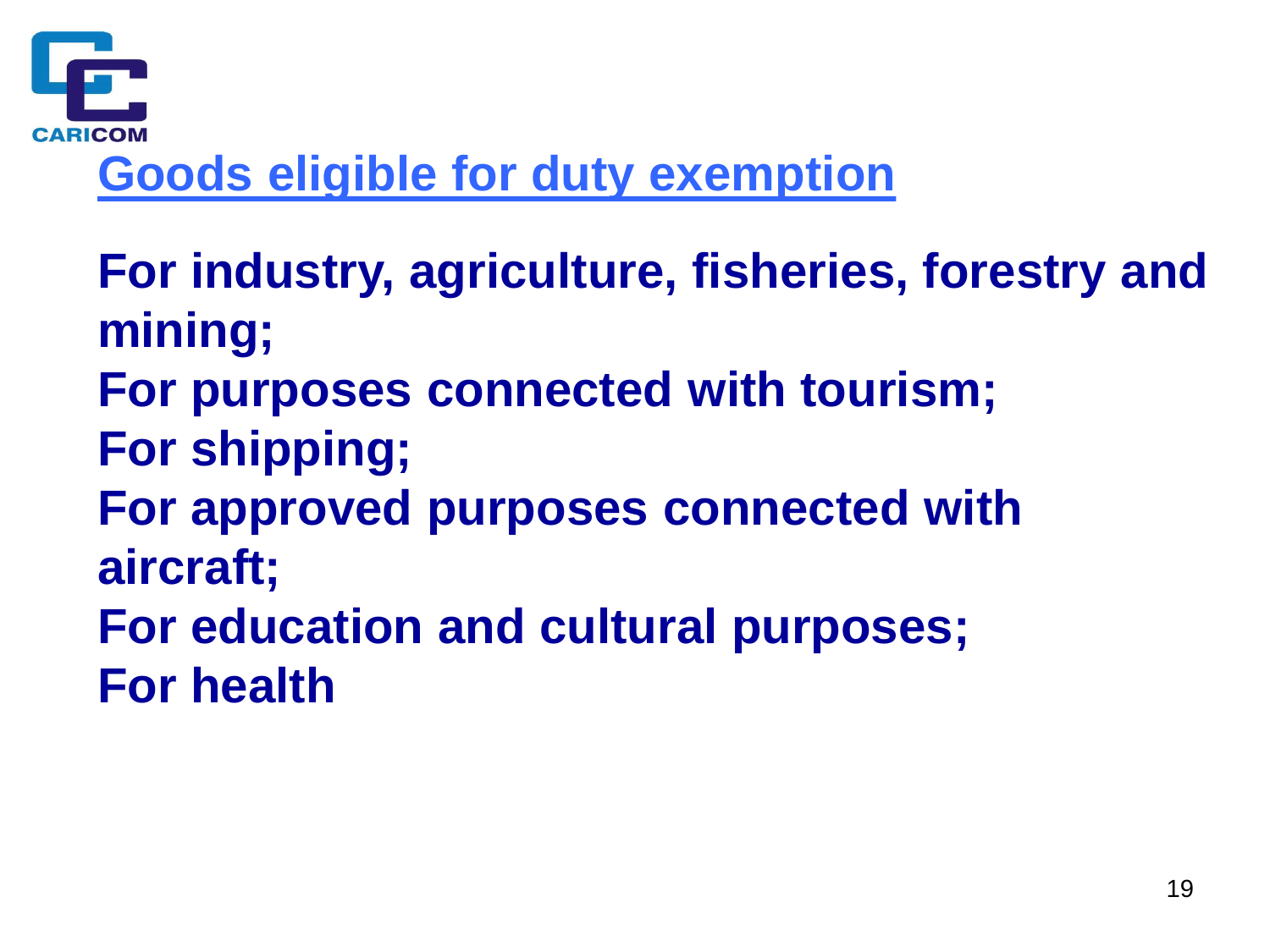

### **Goods eligible for duty exemption**

**For government and governmental purposes; For military forces; For diplomatic missions, international organizations and personnel; In connection with the movement of persons; and**

**For other approved purposes.**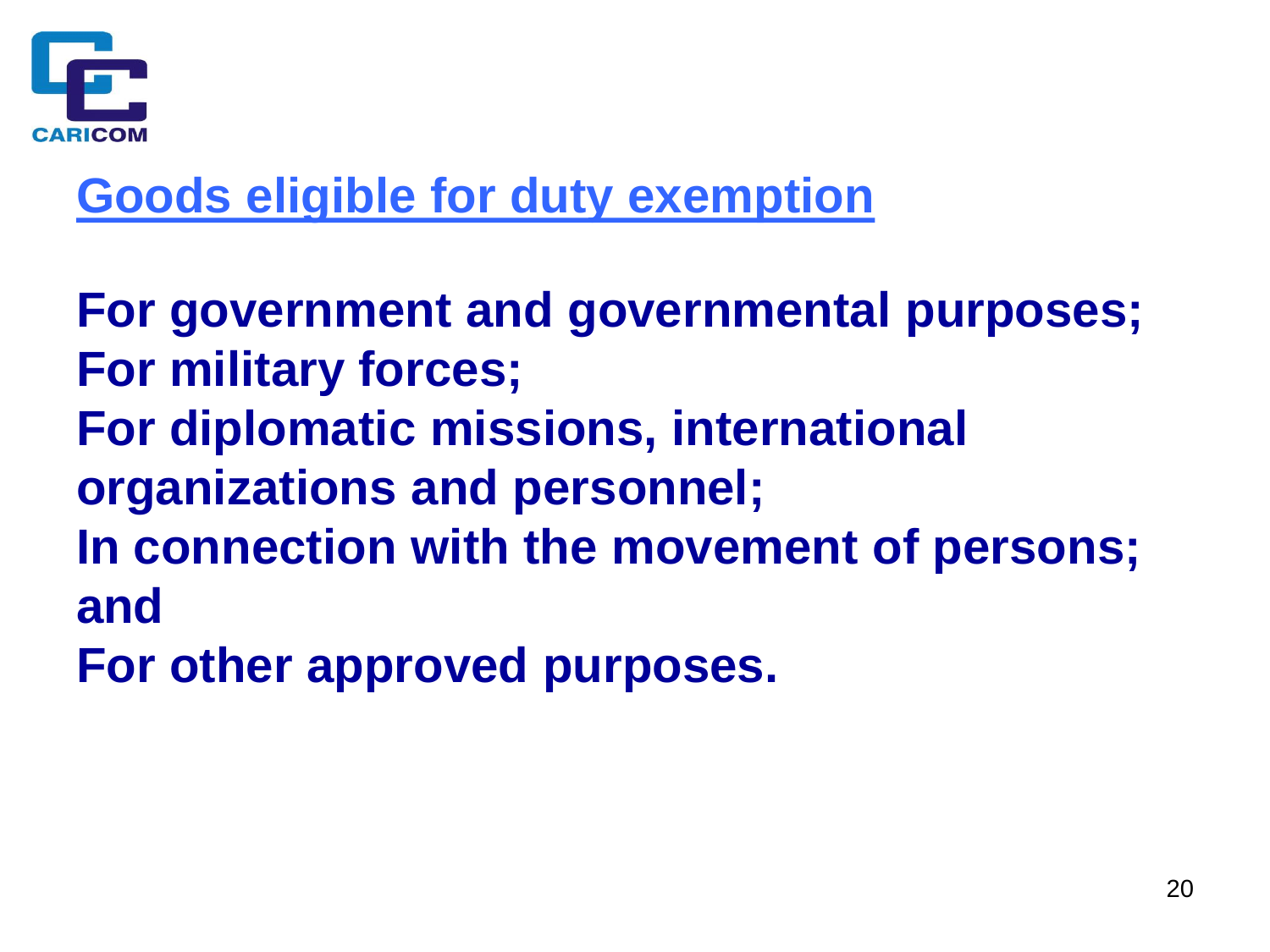

**Under this arrangement a Member State is free to:**

**Grant exemption from the full amount of import duty ordinarily payable;**

**Grant a tariff concession that is less than the full exemption or grant no duty exemption at all; and also to**

**Determine who is to be the beneficiary of the exemption.**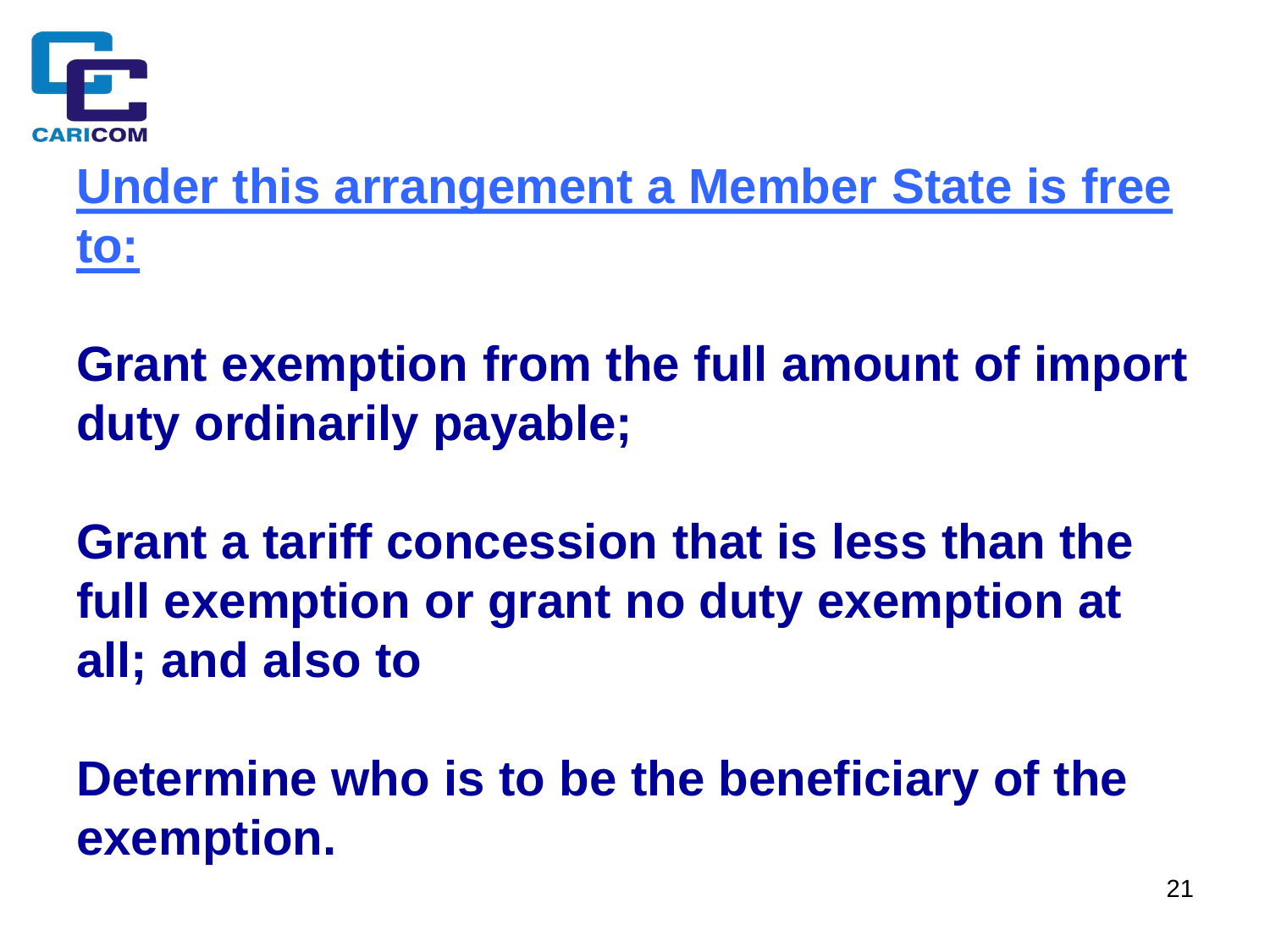

# **GOODS INELIGIBLE FOR DUTY EXEMPTIONS**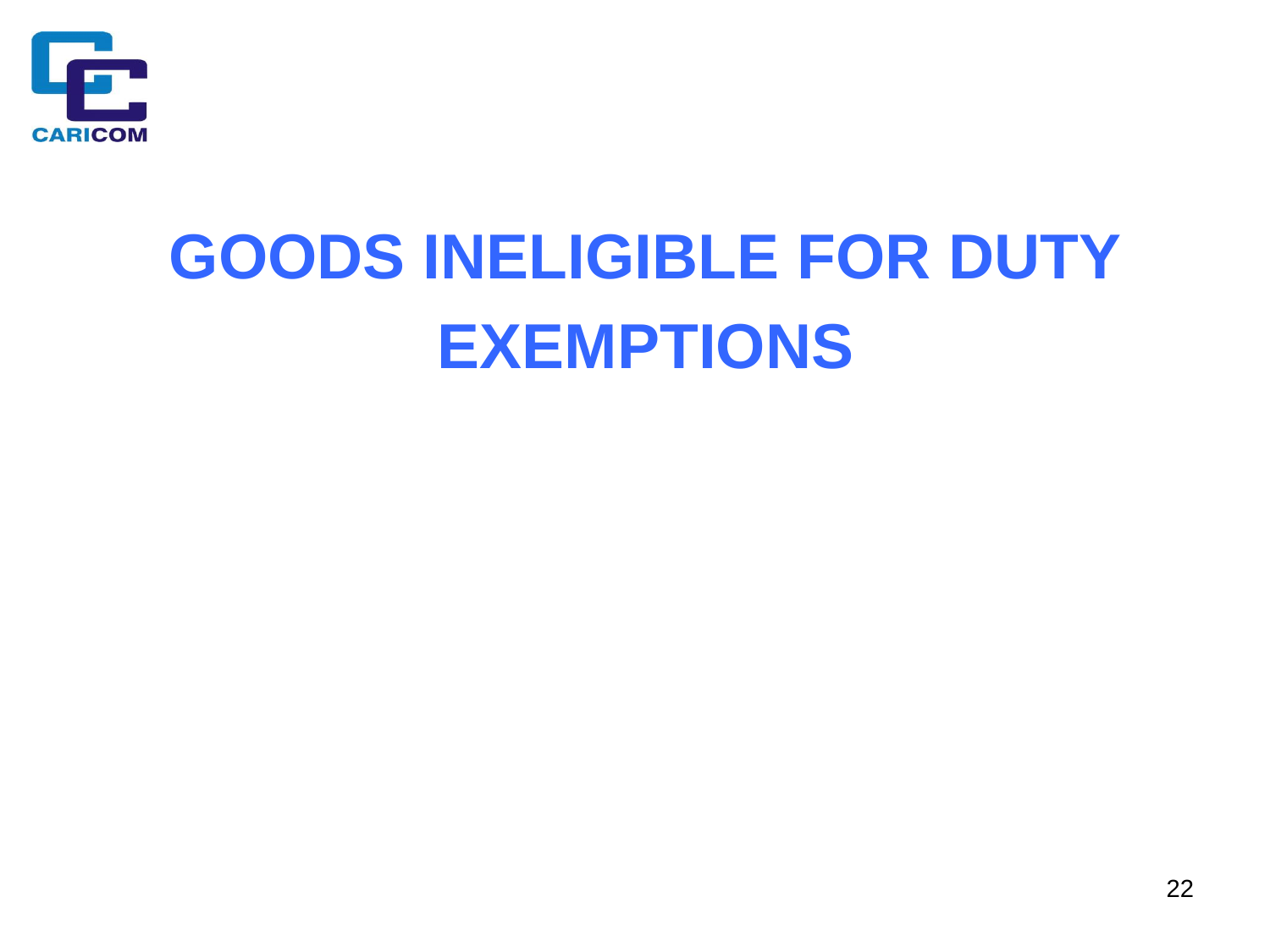

#### **Items ineligible of duty exemption**

**The duty exemption arrangements under the CET also identify items that are ineligible for duty exemption. The list of items ineligible for conditional duty exemption is divided into Parts I and II.**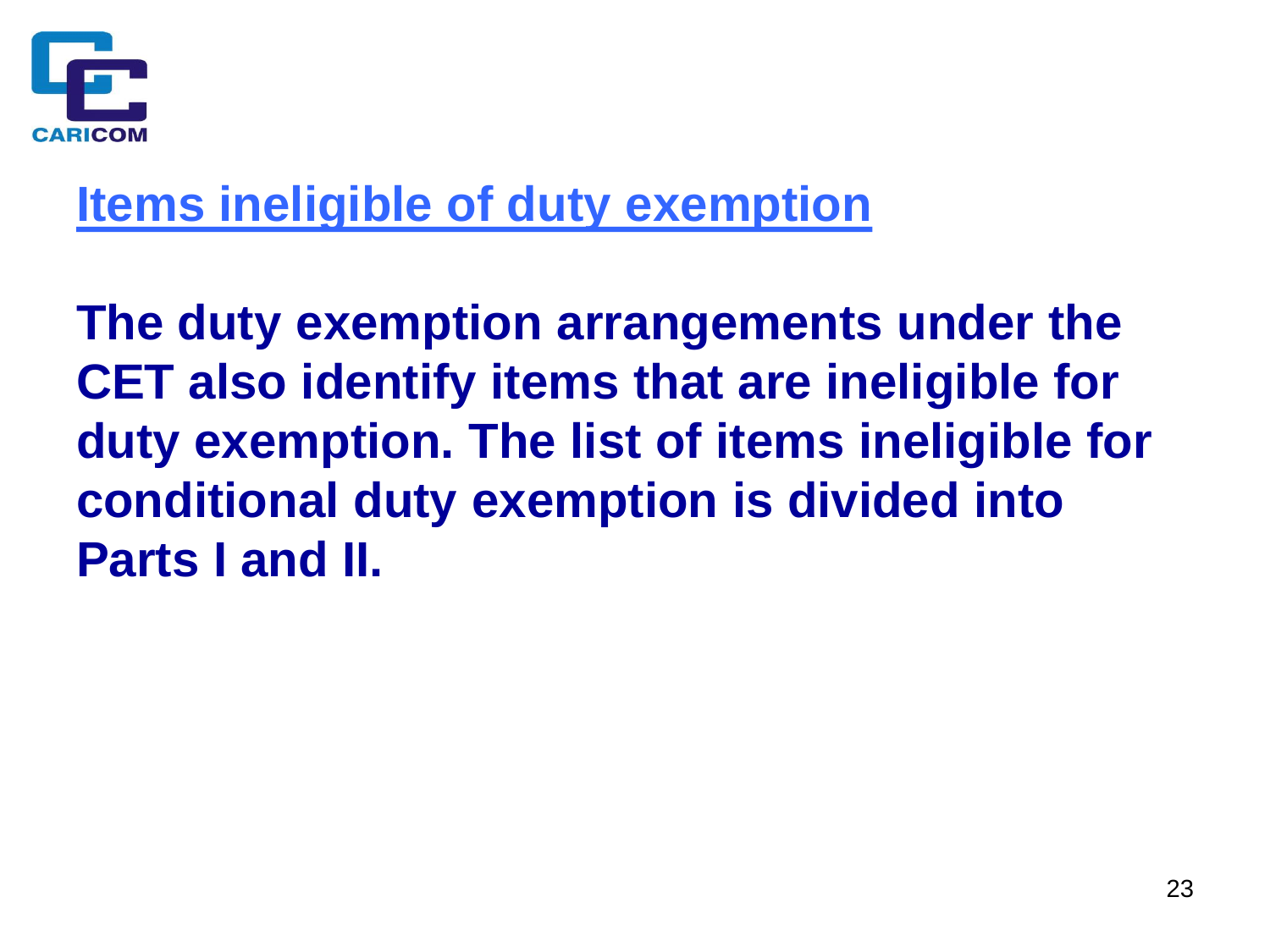

**The List of Ineligible Items had its origin in the thrust to provide an appropriate regime in favour of inputs and final goods that are produced within the single market at levels of output that can satisfy a minimum of 75% of regional demand for those goods.**

**The inclusion of any goods in the List of Ineligible Items is based on the criterion of supply capability.**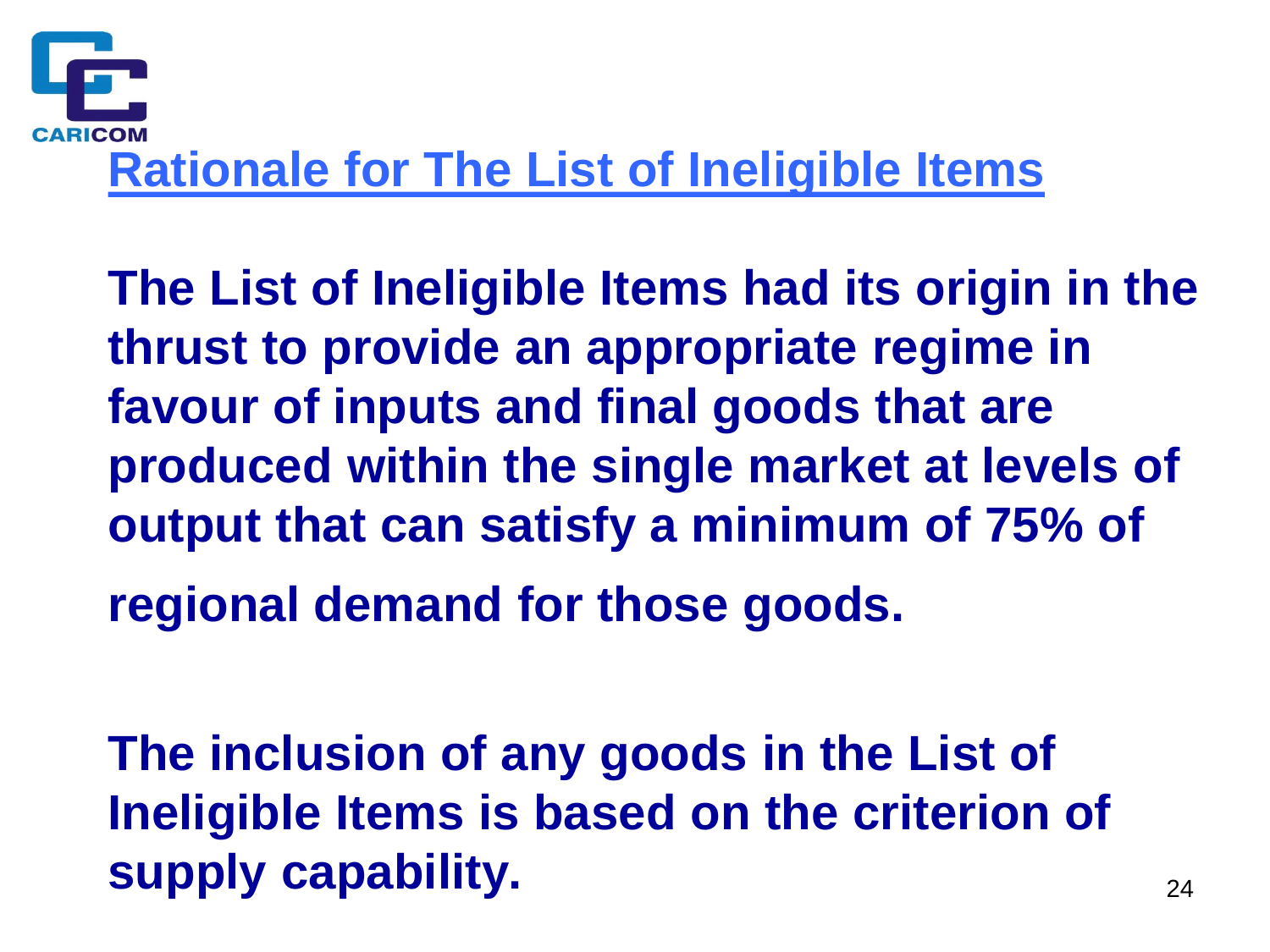

#### **Part I items not eligible in exceptional cases**

**However, the items which are included in Part I of the List of Ineligible shall not be eligible for exemption or reduction of duty where they are imported for use in approved industry, agriculture, fisheries, forestry and mining, except;**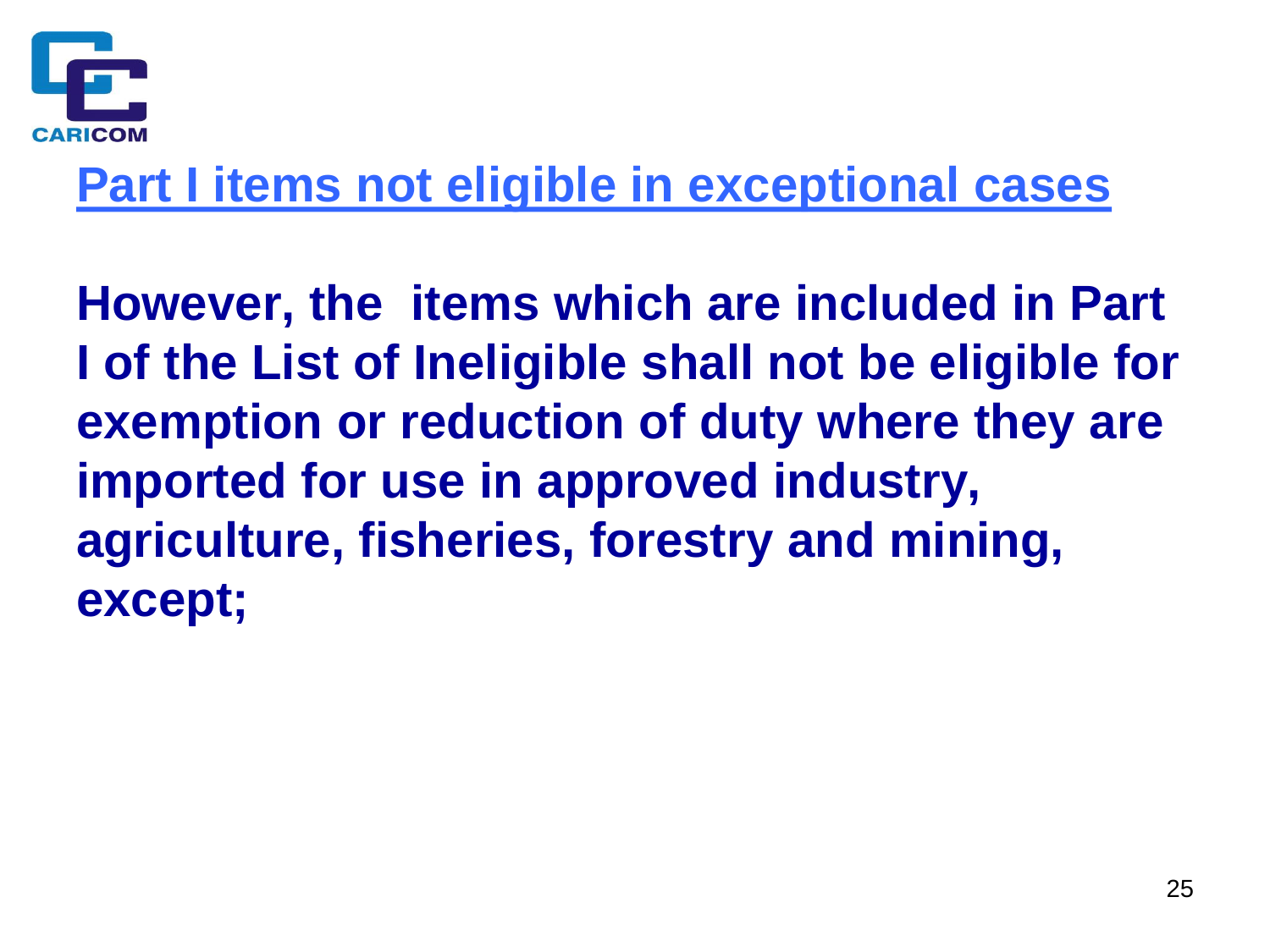

#### **These exceptional cases include:**

**(i) when the item is imported for use in new investment or for substantial expansion; or**

**(ii) When the item is provided by a country or an international institution in the context of development finance with a view to assisting the economic development of the importing Member State;**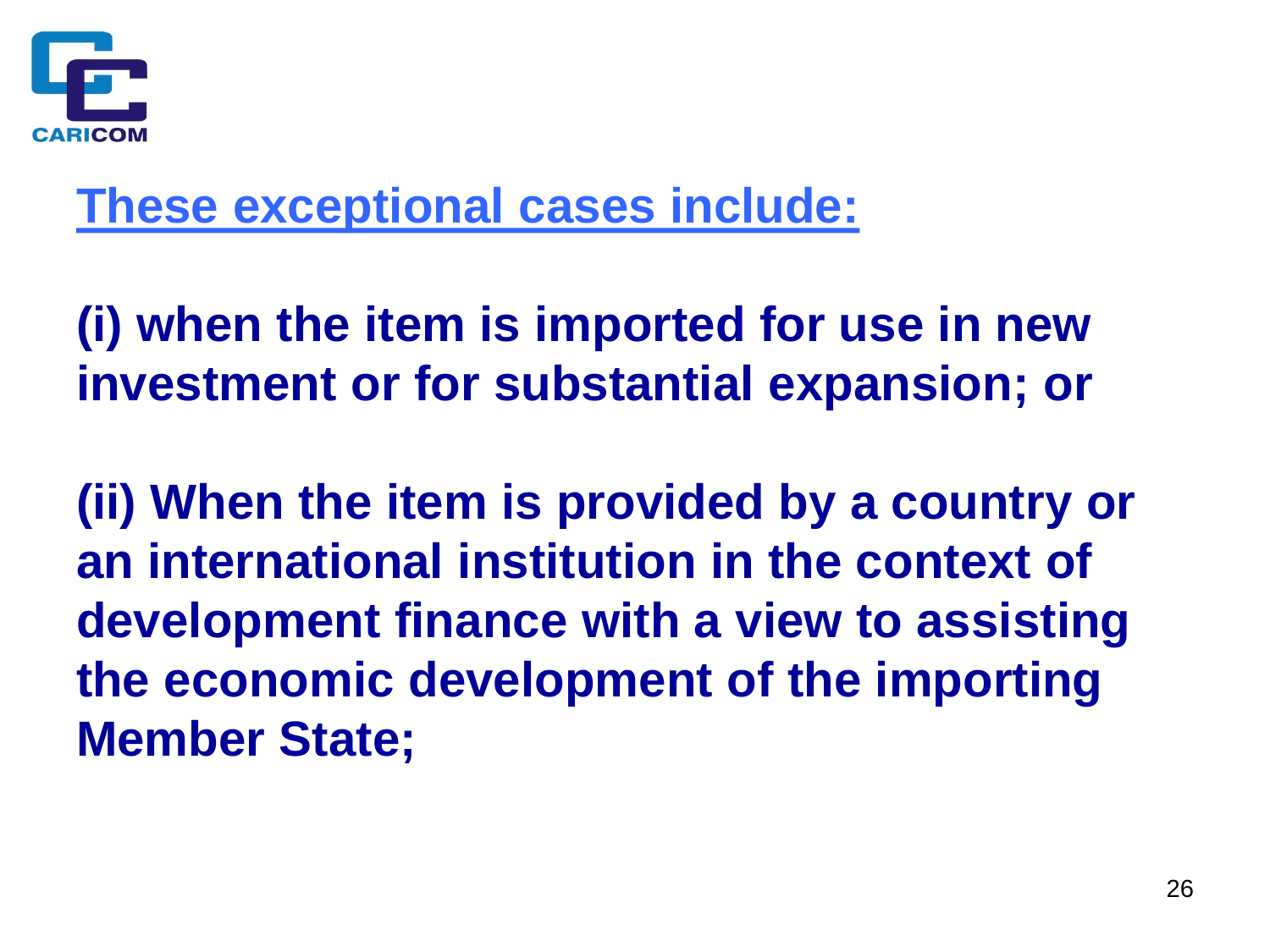

#### **Exceptional cases (con't)**

**(iii) when the agreement between the importing Member State and the donor country or international institution requires sourcing from a particular extra-regional source on a concessional duty basis.**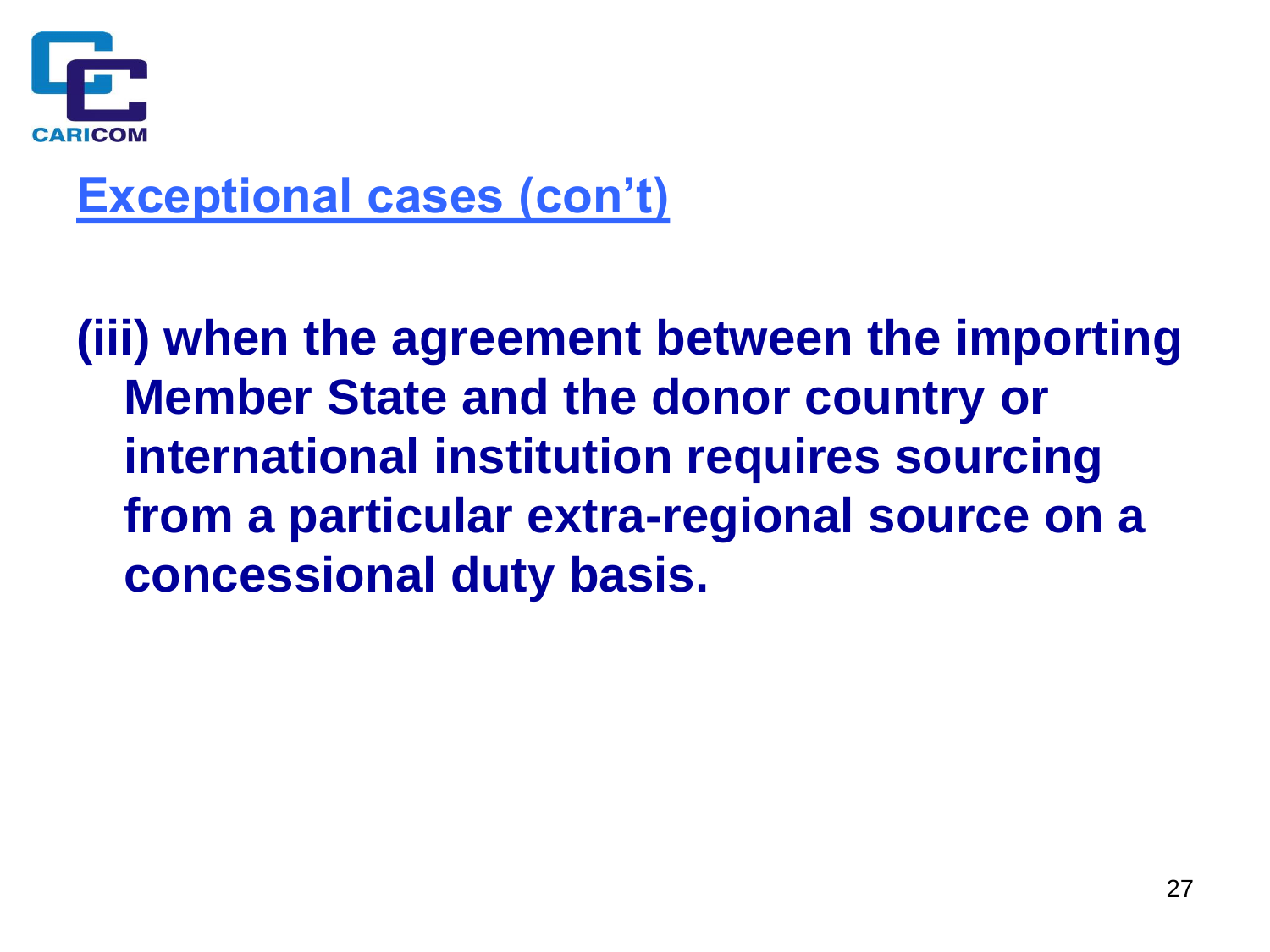

#### **Goods imported for other approved purposes**

**Additionally, the items which appear in Part I and Part II of the List of Ineligible will not be eligible for duty exemption or duty reduction where these commodities are imported "for other approved purposes" contemplated in Section XI of the List.**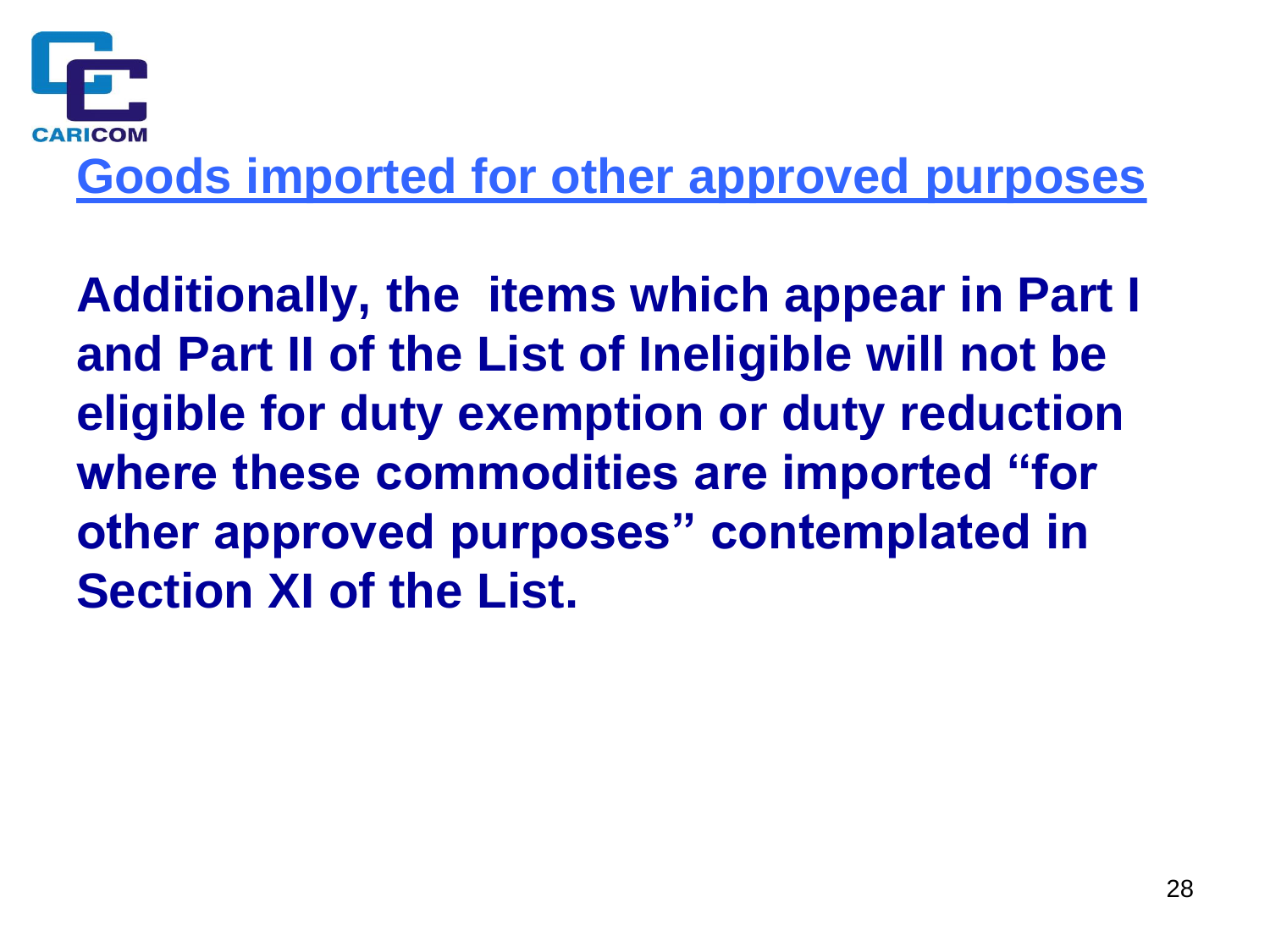

#### **Please note one exception**

**Except where the Competent Authority in the importing Member State is satisfied that the items are gifts or have been provided on a concessional basis.**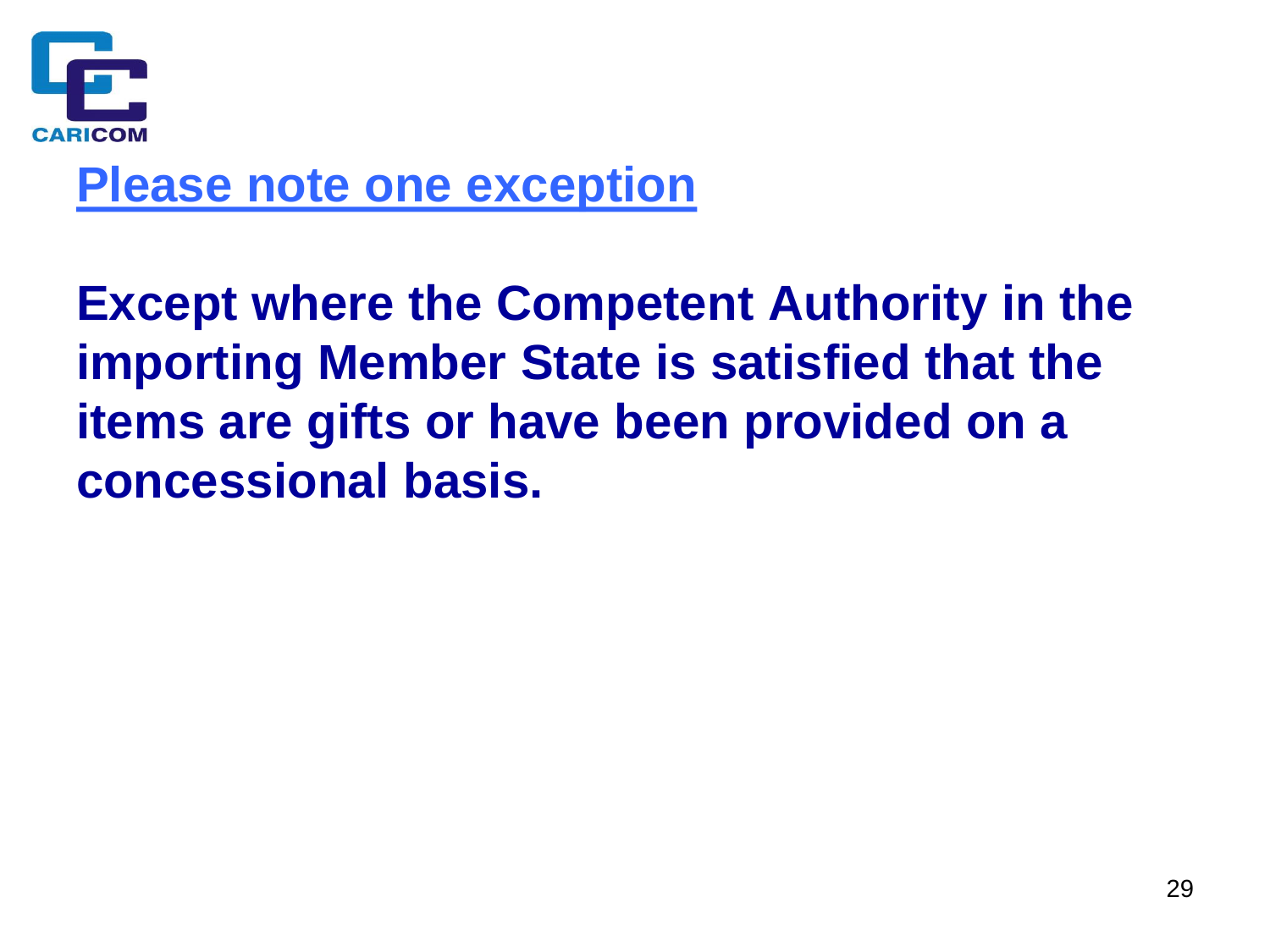

### **Rehabilitation or relief following natural disaster**

**In Section XI - For Other Approved Purposes, Item 23 provides for Duty exemption or duty reduction where goods (including foodstuff) are imported for use in rehabilitation or relief following natural disaster, as approved by the Competent Authority, except that the ineligibility will not apply where the Competent Authority is satisfied that the items are gifts or have been provided on a concessional basis.**